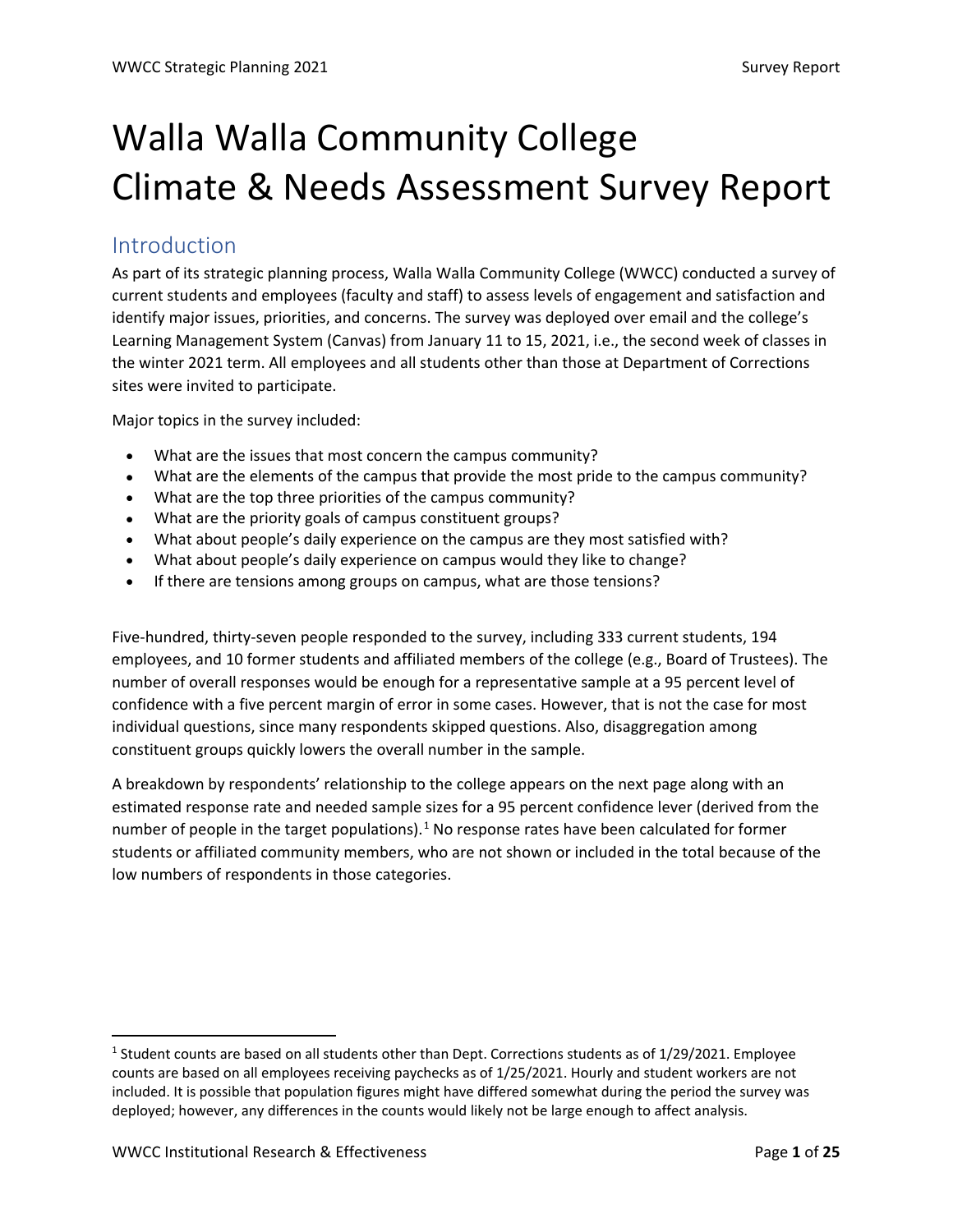| <b>Relationship to the</b><br>College | Number of<br><b>Responses</b> | <b>Population</b> | Response<br>Rate | <b>Required</b><br><b>Representative Sample</b><br>Size for 95%<br><b>Confidence level</b> |
|---------------------------------------|-------------------------------|-------------------|------------------|--------------------------------------------------------------------------------------------|
| <b>Current Students</b>               | 333                           | 2,314             | 14%              | 330                                                                                        |
| <b>Exempt Staff</b>                   | 49                            | 88                | 56%              | 72                                                                                         |
| <b>Classified Staff</b>               | 50                            | 98                | 51%              | 79                                                                                         |
| <b>Full-time Faculty</b>              | 71                            | 110               | 65%              | 86                                                                                         |
| Part-time Faculty                     | 24                            | 105               | 23%              | 83                                                                                         |
| TOTAL                                 | 527                           | 2,715             | 19%              | 337                                                                                        |

## Demographics

The table below shows how the sample of survey respondents compared demographically to the larger population. Not all categories are shown (e.g., those who preferred not to answer the question, which for some was a large proportion). Percentages are rounded to the nearest whole number and totals may not equal 100%.

|                                  | <b>Current Students</b> |     | <b>Classified Staff</b> |     | <b>Exempt Staff</b> |     | <b>Full-time Faculty</b> |     | <b>Part-Time Faculty</b> |               |
|----------------------------------|-------------------------|-----|-------------------------|-----|---------------------|-----|--------------------------|-----|--------------------------|---------------|
|                                  | Population Sample       |     | Population Sample       |     | Population Sample   |     | Population Sample        |     | Population               | <b>Sample</b> |
| Sex                              |                         |     |                         |     |                     |     |                          |     |                          |               |
| Female                           | 63%                     | 71% | 61%                     | 45% | 65%                 | 54% | 48%                      | 42% | 65%                      | 74%           |
| <b>Male</b>                      | 35%                     | 25% | 39%                     | 29% | 35%                 | 34% | 52%                      | 43% | 35%                      | 9%            |
| Age                              |                         |     |                         |     |                     |     |                          |     |                          |               |
| Under 20                         | 31%                     | 27% | 0%                      | 0%  | 0%                  | 0%  | 0%                       | 0%  | 0%                       | 0%            |
| $20 - 44$                        | 58%                     | 57% | 42%                     | 16% | 41%                 | 39% | 22%                      | 18% | 44%                      | 30%           |
| 45 and above                     | 11%                     | 14% | 58%                     | 45% | 59%                 | 51% | 78%                      | 63% | 56%                      | 52%           |
| Race-Ethnicity                   |                         |     |                         |     |                     |     |                          |     |                          |               |
| African American or Black        | 2%                      | 1%  | 0%                      | 0%  | 2%                  | 0%  | 0%                       | 0%  | 0%                       | 0%            |
| Asian or Pacific Islander        | 3%                      | 1%  | 2%                      | 0%  | 0%                  | 0%  | 1%                       | 0%  | 2%                       | 0%            |
| Hispanic or Latinx               | 25%                     | 17% | 18%                     | 4%  | 14%                 | 6%  | 4%                       | 4%  | 5%                       | 8%            |
| Native American or Alaska Native | 2%                      | 0%  | 3%                      | 2%  | 3%                  | 0%  | 4%                       | 1%  | 0%                       | 0%            |
| <b>White</b>                     | 58%                     | 54% | 77%                     | 46% | 81%                 | 63% | 92%                      | 49% | 92%                      | 62%           |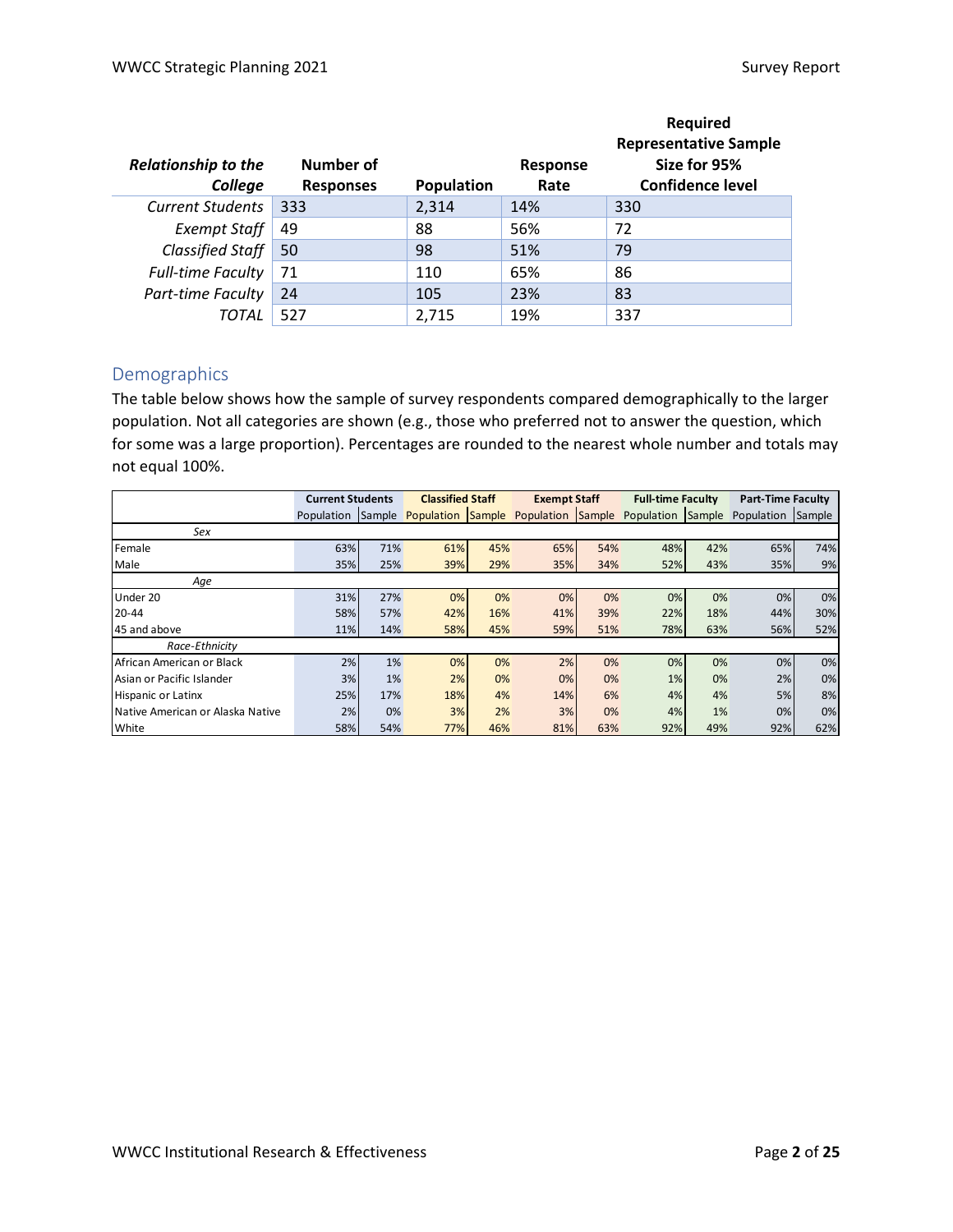## **Results**

Response rates are shown in percentages for each question along with the number of respondents and the number of those to skip the question. Likert scale questions follow convention in treating the scale as a continuous variable (1 to 4) to allow calculating a value for the mean. Where pertinent, results may be disaggregated according to the relationship to the college (Question 1) or location (Question 2); however, care should be taken not to generalize too much to the larger populations given the small sample sizes in most cases. Required questions are marked with an asterisk (\*). Quantitative results for groups of less than 10 are not shown but are included in the totals. Counts and analysis of text responses to those questions that allowed them can be found in the Appendix. The text responses themselves are not displayed.

**\*Question 1: What is the nature of your relationship with Walla Walla Community College? Choose the one response that best describes you.**

|                                                                    | Answered                | 537 |
|--------------------------------------------------------------------|-------------------------|-----|
|                                                                    | Skipped                 |     |
| <b>Answer Choices</b>                                              | <b>Response Percent</b> |     |
| Current student                                                    | 62.01%                  |     |
| Previous student                                                   | 0.37%                   |     |
| Exempt staff                                                       | 9.12%                   |     |
| Classified staff                                                   | 9.31%                   |     |
| Full-time faculty                                                  | 13.22%                  |     |
| Part-time faculty                                                  | 4.47%                   |     |
| Affiliated community member (Board of Trustees, workforce advisory | 0.37%                   |     |
| council, etc.)                                                     |                         |     |
| Other (please specify)                                             | 1.12%                   |     |

**\*Question 2: Where do you typically work or take classes at WWCC? If the way you connect with the college has changed during COVID-19, for example by having your classes now online, please select the one option that typifies how you would otherwise connect.**

|                                                                | Answered                | 537 |
|----------------------------------------------------------------|-------------------------|-----|
|                                                                | Skipped                 |     |
| Answer Choices                                                 | <b>Response Percent</b> |     |
| I work or take classes primarily online (not related to COVID) | 21.6%                   |     |
| I work or take classes on the Walla Walla campus               | 57.73%                  |     |
| I work or take classes on the Clarkston campus                 | 12.66%                  |     |
| I work or take classes at Washington State Petitionary         | 1.68%                   |     |
| I work or take classes at Coyote Ridge Correctional Center     | 1.3%                    |     |
| I do not work or take classes at the college                   | 1.86%                   |     |
| Other (please specify)                                         | 3.17%                   |     |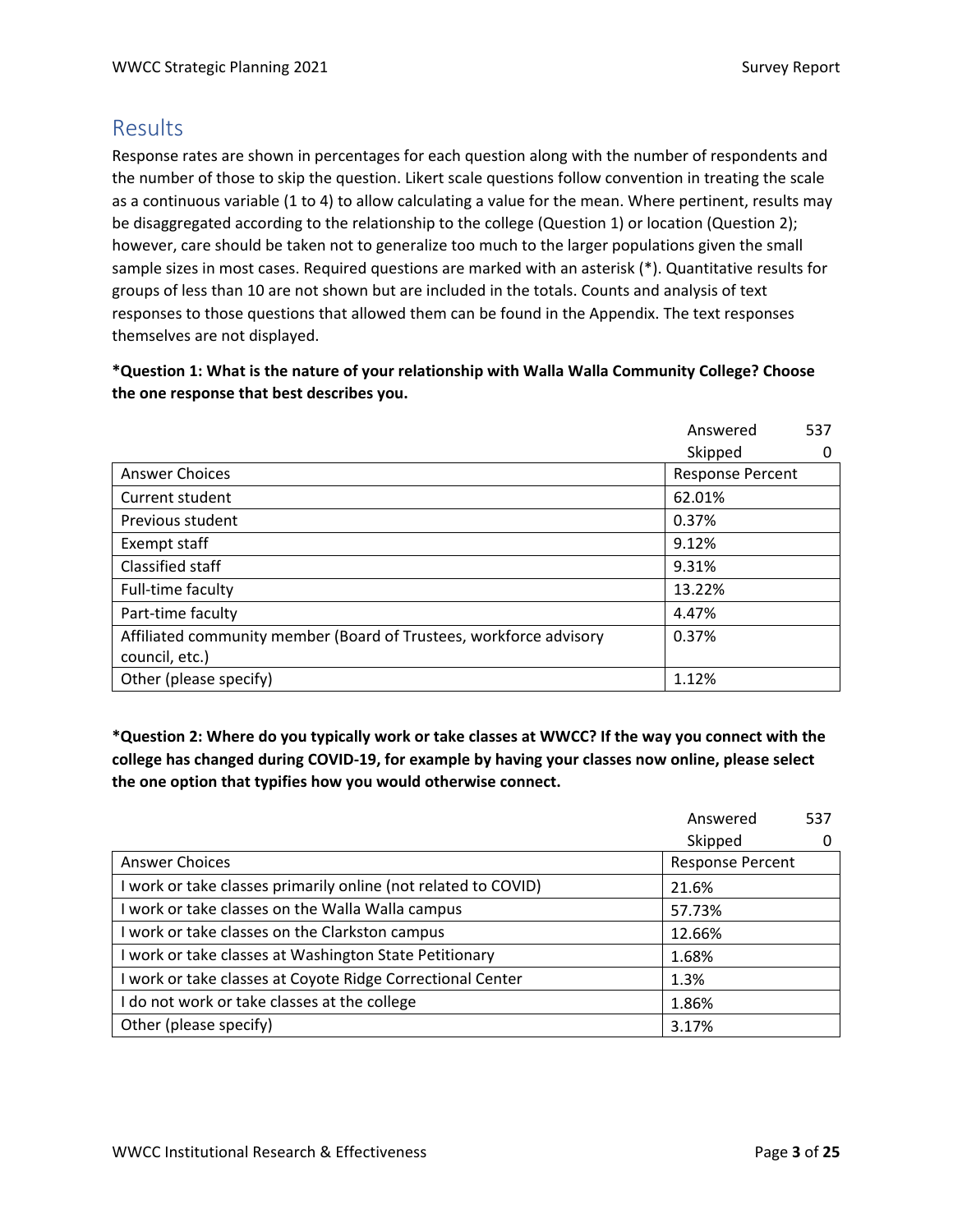#### **Question 3: How long have you been connected with the college (enrolled, employed, etc.)?**

|                                      | Answered                | 534 |
|--------------------------------------|-------------------------|-----|
|                                      | Skipped                 |     |
| <b>Answer Choices</b>                | <b>Response Percent</b> |     |
| This is my first year at the college | 22.1%                   |     |
| 1-5 years                            | 51.5%                   |     |
| 6-10 years                           | 8.99%                   |     |
| $11-15$ years                        | 6.55%                   |     |
| 16-20 years                          | 3.93%                   |     |
| Over 20 years                        | 6.93%                   |     |

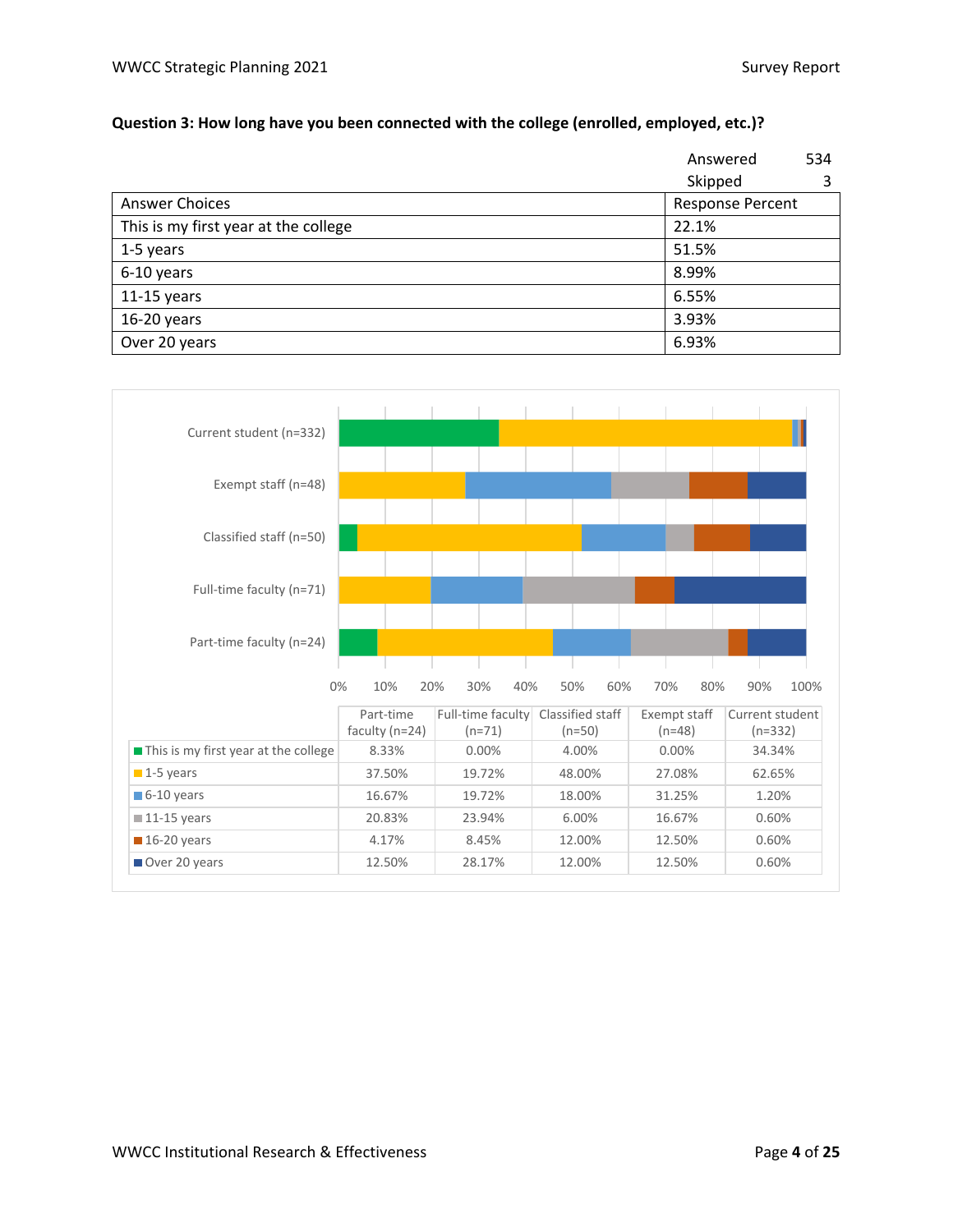## **Question 4: What would you rate as the three strongest aspects or services of the college? (Select up to three).**

|                                                                | Answered                | 457 |
|----------------------------------------------------------------|-------------------------|-----|
|                                                                | Skipped                 | 80  |
| <b>Answer Choices</b>                                          | <b>Response Percent</b> |     |
| None of the above                                              | 2.84%                   |     |
| Quality of instruction                                         | 56.24%                  |     |
| Your interactions with others at the college                   | 23.63%                  |     |
| Student outreach and recruitment                               | 8.53%                   |     |
| Use of college resources (money, staff time, facilities, etc.) | 16.85%                  |     |
| Decision-making by college leadership                          | 3.06%                   |     |
| The way decisions and issues are communicated                  | 8.75%                   |     |
| Student supports (advising, financial aid, etc.)               | 48.14%                  |     |
| Student life (clubs, activities, etc.)                         | 8.32%                   |     |
| Career counseling                                              | 7.88%                   |     |
| Tutoring                                                       | 17.51%                  |     |
| Access to childcare                                            | 1.31%                   |     |
| Computers and Internet                                         | 8.53%                   |     |
| Sense of mission                                               | 15.1%                   |     |
| Preparing our students for employment or further education     | 36.76%                  |     |
| A feeling of belonging                                         | 19.04%                  |     |
| Other (please specify)*                                        | 4.6%                    |     |

\*See Appendix for an analysis of narrative responses.

| <b>Current student</b>                                     | $n = 276$ |
|------------------------------------------------------------|-----------|
| Student supports (advising, financial aid, etc.)           | 56.16%    |
| Quality of instruction                                     | 55.07%    |
| Preparing our students for employment or further education | 26.09%    |
| <b>Classified Staff</b>                                    | $n = 44$  |
| Student supports (advising, financial aid, etc.)           | 36.36%    |
| Preparing our students for employment or further education | 36.36%    |
| Quality of instruction                                     | 34.09%    |
| Your interactions with others at the college               | 34.09%    |
| <b>Exempt Staff</b>                                        | n=44      |
| Quality of instruction                                     | 59.09%    |
| Preparing our students for employment or further education | 50.00%    |
| Student supports (advising, financial aid, etc.)           | 43.18%    |
| <b>FT Faculty</b>                                          | n=62      |
| Quality of instruction                                     | 85.48%    |
| Preparing our students for employment or further education | 67.74%    |
| Student supports (advising, financial aid, etc.)           | 30.65%    |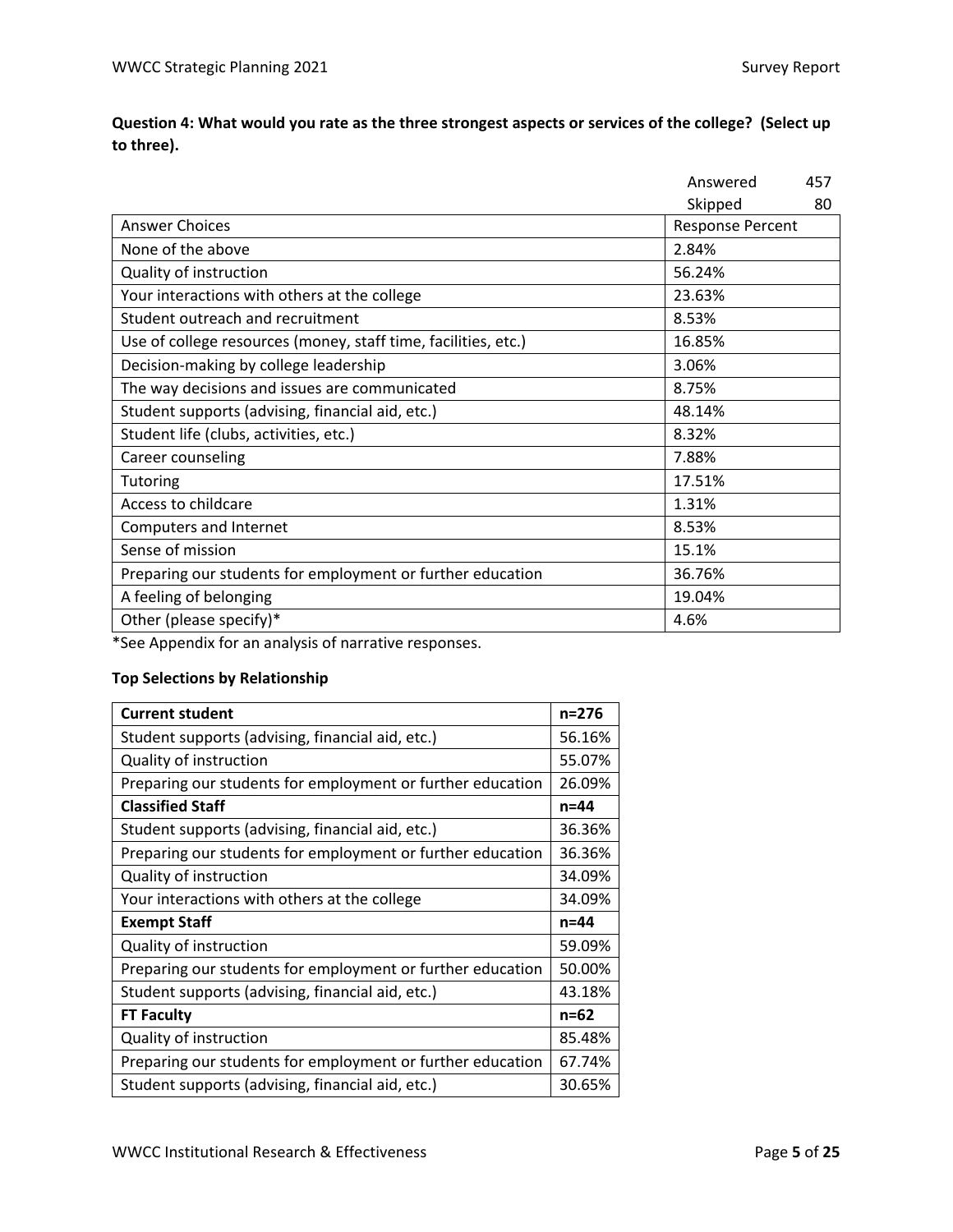| <b>PT Faculty</b>                                          | n=23    |
|------------------------------------------------------------|---------|
| Preparing our students for employment or further education | 152.17% |
| Your interactions with others at the college               | 43.48%  |
| <b>Quality of instruction</b>                              | 39.13%  |

## **Question 5: What would you rate as the three weakest aspects or services of the college? (Select up to three).**

|                                                                | Answered                | 452 |
|----------------------------------------------------------------|-------------------------|-----|
|                                                                | Skipped                 | 85  |
| <b>Answer Choices</b>                                          | <b>Response Percent</b> |     |
| None of the above                                              | 20.58%                  |     |
| Quality of instruction                                         | 7.08%                   |     |
| Your interactions with others at the college                   | 14.82%                  |     |
| Student outreach and recruitment                               | 17.92%                  |     |
| Use of college resources (money, staff time, facilities, etc.) | 21.9%                   |     |
| Decision-making by college leadership                          | 24.56%                  |     |
| The way decisions and issues are communicated                  | 29.65%                  |     |
| Student supports (advising, financial aid, etc.)               | 10.4%                   |     |
| Student life (clubs, activities, etc.)                         | 10.62%                  |     |
| Career counseling                                              | 15.27%                  |     |
| Tutoring                                                       | 4.42%                   |     |
| Access to childcare                                            | 8.63%                   |     |
| Computers and Internet                                         | 5.09%                   |     |
| Sense of mission                                               | 8.19%                   |     |
| Preparing our students for employment or further education     | 7.96%                   |     |
| A feeling of belonging                                         | 11.73%                  |     |
| Other (please specify)*                                        | 8.41%                   |     |

\*See Appendix for an analysis of narrative responses.

| <b>Current student</b>                                         | $n = 272$ |
|----------------------------------------------------------------|-----------|
| None of the above                                              | 30.15%    |
| Your interactions with others at the college                   | 18.38%    |
| Decision-making by college leadership                          | 15.81%    |
| <b>Classified Staff</b>                                        | n=42      |
| The way decisions and issues are communicated                  | 66.67%    |
| Decision-making by college leadership                          | 52.38%    |
| Use of college resources (money, staff time, facilities, etc.) | 42.86%    |
| <b>Exempt Staff</b>                                            | n=44      |
| The way decisions and issues are communicated                  | 59.09%    |
| Decision-making by college leadership                          | 40.91%    |
| Use of college resources (money, staff time, facilities, etc.) | 38.64%    |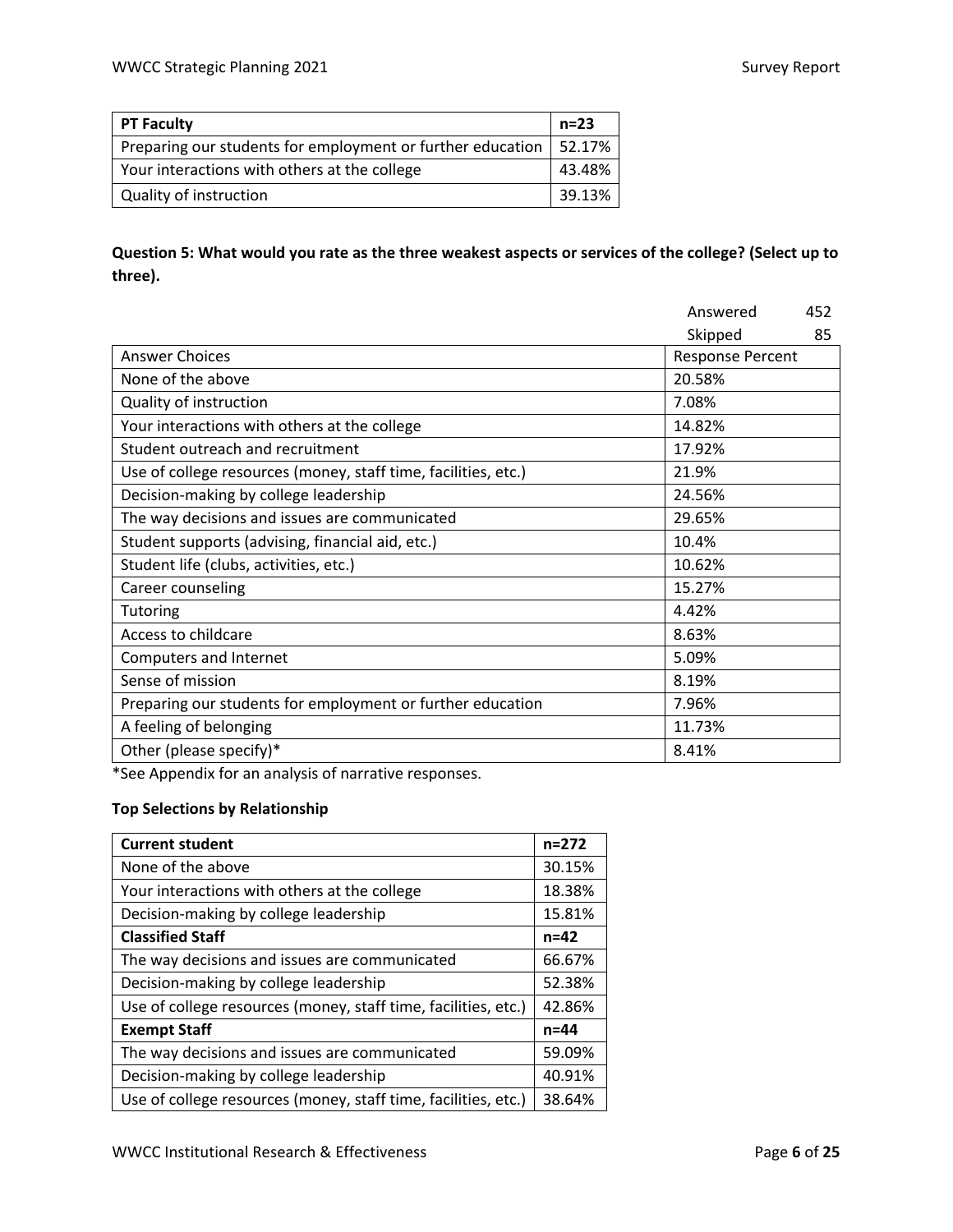| <b>FT Faculty</b>                             | n=63   |
|-----------------------------------------------|--------|
| The way decisions and issues are communicated | 47.62% |
| Student outreach and recruitment              | 39.68% |
| Decision-making by college leadership         | 33.33% |
| <b>PT Faculty</b>                             | $n=23$ |
| Student outreach and recruitment              | 39.13% |
| The way decisions and issues are communicated | 34.78% |
| Decision-making by college leadership         | 21.74% |
| A feeling of belonging                        | 21.74% |

**Q6. Please describe those aspects of the college you would most like to see changed and why (can include more than what's marked above).**

|                                                      | Answered | 326 |
|------------------------------------------------------|----------|-----|
|                                                      | Skipped  | 211 |
| See Appendix for an analysis of narrative responses. |          |     |

**Q7. How well do you think WWCC fulfills its vision and mission? Please rate on a scale between 1 to 4, 1 being the worst.** 

*OUR VISION: to be the catalyst that transforms our students' lives and the communities we serve. OUR MISSION: to inspire all students to discover their potential and achieve their goals by providing relevant, equitable, and innovative learning opportunities and services.*

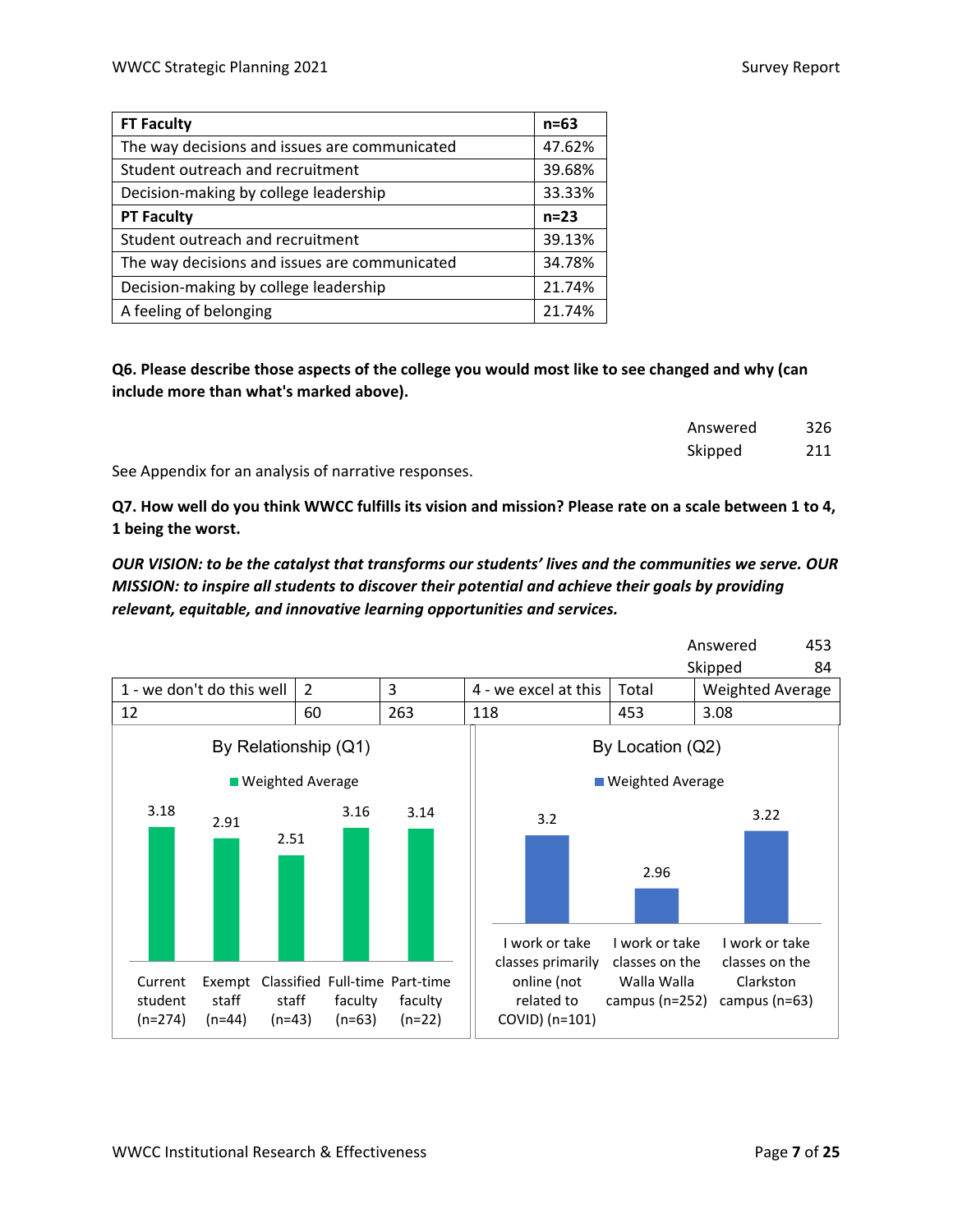## **Q8. To what extent do you agree with each of the following statements about your personal interactions at the college?**

|                                                                                                                                                                  |                                 |                   |       |                                                            | Answered            |                                       | 452                 |
|------------------------------------------------------------------------------------------------------------------------------------------------------------------|---------------------------------|-------------------|-------|------------------------------------------------------------|---------------------|---------------------------------------|---------------------|
|                                                                                                                                                                  |                                 |                   |       |                                                            | Skipped             |                                       | 85                  |
| <b>Answer Choices</b>                                                                                                                                            | strongly<br>disagree            | I disagree        | agree | strongly<br>agree                                          | $\lessgtr$          | Total                                 | Weighted<br>Average |
| I feel heard and understood by my supervisors (if an<br>employee) or faculty and staff (if a student)                                                            | 22                              | 50                | 176   | 193                                                        | 10                  | 451                                   | 3.22                |
| I feel heard and understood by my peers                                                                                                                          | 16                              | 50                | 199   | 152                                                        | 33                  | 450                                   | 3.17                |
| I am treated fairly by my supervisors (if an employee)<br>or faculty and staff (if a student)                                                                    | 19                              | 30                | 167   | 223                                                        | 10                  | 449                                   | 3.35                |
| I am treated fairly by my peers                                                                                                                                  | $\overline{7}$                  | 25                | 200   | 187                                                        | 31                  | 450                                   | 3.35                |
| I feel heard and understood by my<br>supervisors (if an employee) or<br>faculty and staff (if a student)                                                         |                                 |                   |       | peers<br>■ Weighted Average                                |                     | I feel heard and understood by my     |                     |
| <b>Neighted Average</b>                                                                                                                                          | 3.41<br>3.41                    |                   |       |                                                            |                     |                                       |                     |
| 3.27<br>3.2<br>3.18<br>3.18<br>3.07                                                                                                                              | 3.09                            |                   |       | 3.02                                                       | 3.29                |                                       |                     |
| Exempt Classified Full-time Part-time<br>Current<br>staff<br>staff<br>student<br>faculty<br>faculty<br>$(n=273)$<br>$(n=44)$<br>$(n=43)$<br>$(n=62)$<br>$(n=22)$ | Current<br>student<br>$(n=273)$ | staff<br>$(n=44)$ |       | staff<br>$(n=43)$                                          | faculty<br>$(n=62)$ | Exempt Classified Full-time Part-time | faculty<br>$(n=22)$ |
| I am treated fairly by my supervisors<br>(if an employee) or faculty and staff<br>(if a student)                                                                 |                                 |                   |       | I am treated fairly by my peers<br><b>Weighted Average</b> |                     |                                       |                     |
| Neighted Average                                                                                                                                                 |                                 |                   |       |                                                            |                     |                                       | 3.55                |



faculty (n=22)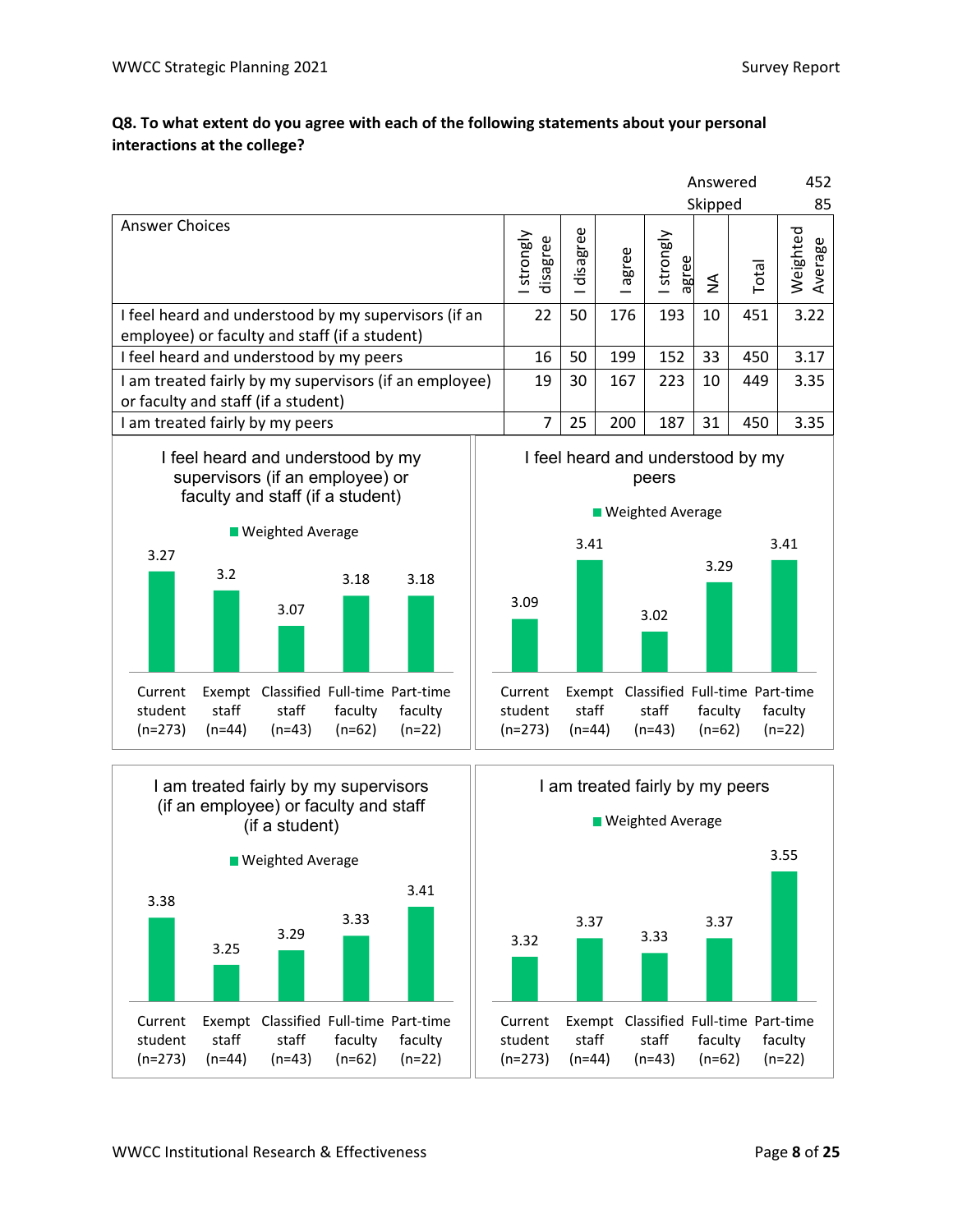## **Q9. To what extent do you agree with each of the following statements related to college structures and climate?**

|                                                                                                                                                                  |                                                  |                   |       |                         | Answered            |                                       | 453                 |
|------------------------------------------------------------------------------------------------------------------------------------------------------------------|--------------------------------------------------|-------------------|-------|-------------------------|---------------------|---------------------------------------|---------------------|
|                                                                                                                                                                  |                                                  |                   |       |                         | Skipped             |                                       | 84                  |
| <b>Answer Choices</b>                                                                                                                                            | strongly<br>disagree                             | disagree          | agree | strongly<br>agree       | $\widetilde{\geq}$  | Total                                 | Weighted<br>Average |
| I have the ability to positively effect change                                                                                                                   | 13                                               | 61                | 245   | 119                     | 14                  | 452                                   | 3.07                |
| A spirit of cooperation exists at the college                                                                                                                    | 18                                               | 73                | 234   | 110                     | 16                  | 451                                   | 3                   |
| This institution is appropriately organized                                                                                                                      | 34                                               | 119               | 206   | 73                      | 16                  | 448                                   | 2.74                |
| Administrative leadership is focused on meeting<br>the needs of students                                                                                         | 18                                               | 65                | 223   | 128                     | 17                  | 451                                   | 3.06                |
| This institution has been successful in positively<br>motivating my performance                                                                                  | 31                                               | 82                | 208   | 118                     | 12                  | 451                                   | 2.94                |
| I have the ability to positively effect<br>change                                                                                                                | A spirit of cooperation exists at the<br>college |                   |       |                         |                     |                                       |                     |
| <b>Weighted Average</b>                                                                                                                                          |                                                  |                   |       | <b>Weighted Average</b> |                     |                                       |                     |
| 3.18<br>3.13<br>3.11<br>3.05<br>2.68                                                                                                                             | 3.14                                             | 2.66              |       | 2.51                    | 2.92                |                                       | 3.19                |
| Exempt Classified Full-time Part-time<br>Current<br>staff<br>staff<br>student<br>faculty<br>faculty<br>$(n=275)$<br>$(n=42)$<br>$(n=62)$<br>$(n=22)$<br>$(n=44)$ | Current<br>student<br>$(n=275)$                  | staff<br>$(n=44)$ |       | staff<br>$(n=42)$       | faculty<br>$(n=62)$ | Exempt Classified Full-time Part-time | faculty<br>$(n=22)$ |



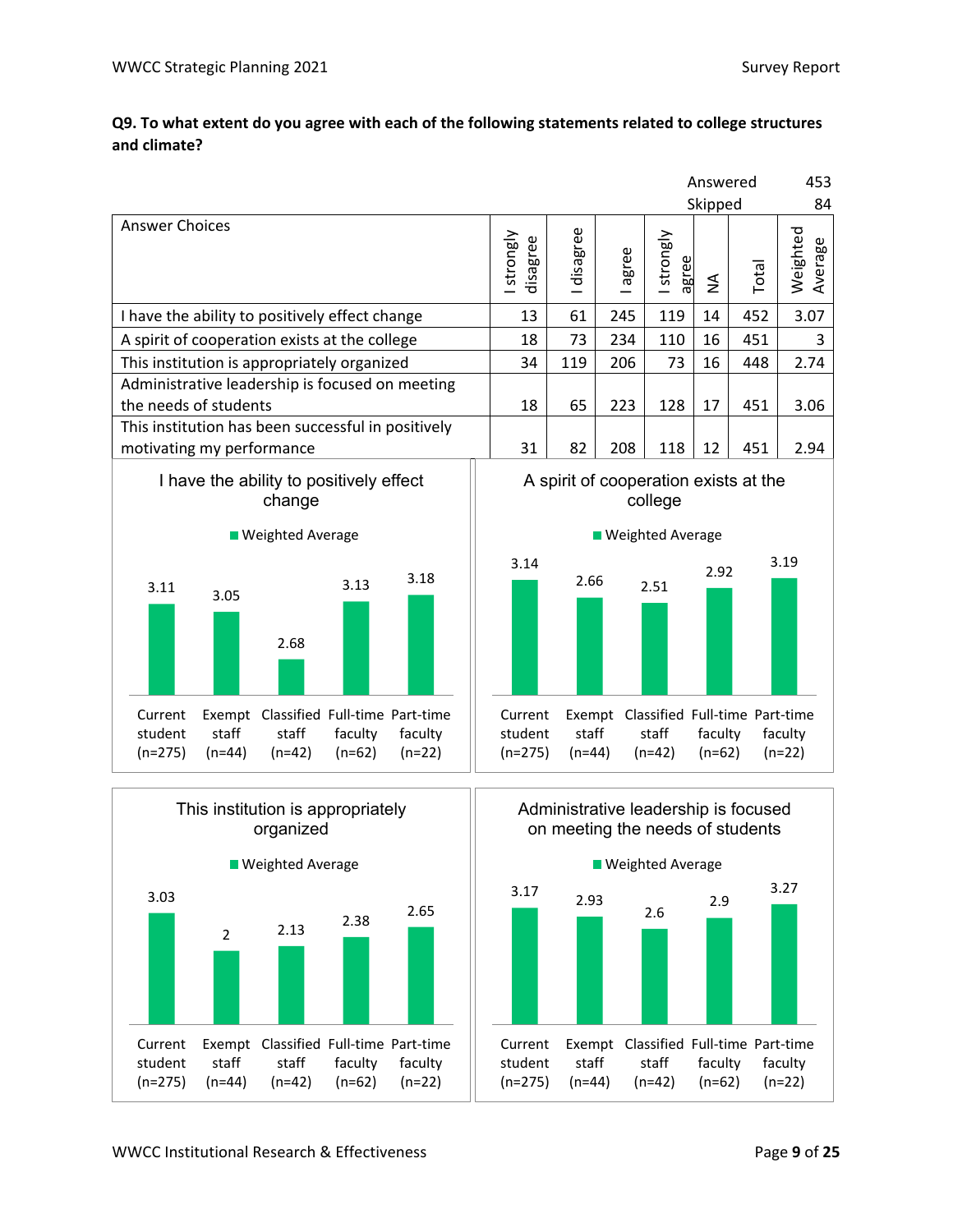

#### **Q10. Is there anything about interactions you've had with people at the college you'd like us to know?**

| Answered | 292 |
|----------|-----|
| Skipped  | 245 |

See Appendix for an analysis of narrative responses.

#### **Q11. Would you recommend WWCC as a place to work or go to school? Why?**

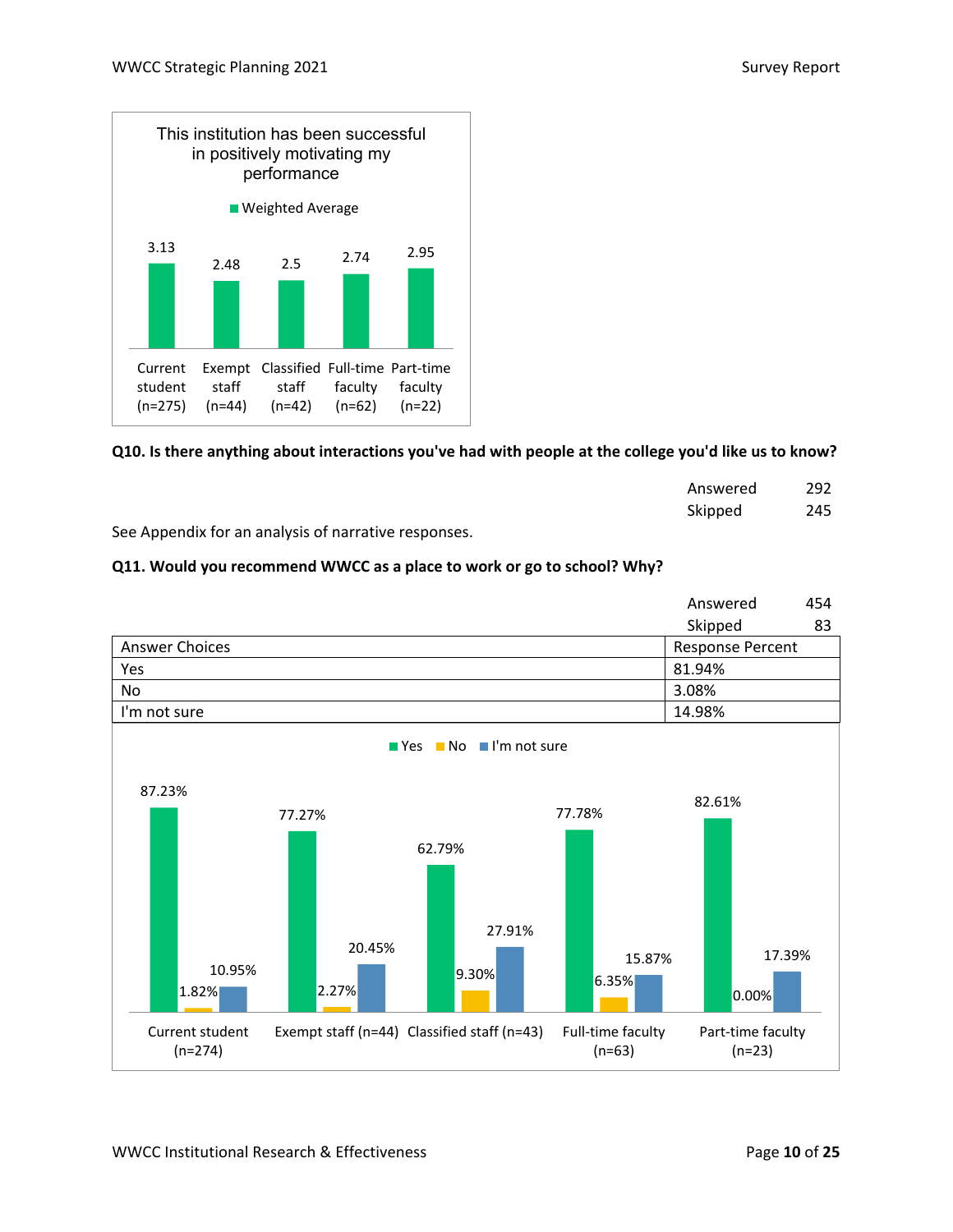## **Q12. What do you think are the most important issues the college will face in the next three years? (Select up to three)**

|                                                               | Answered                | 440 |
|---------------------------------------------------------------|-------------------------|-----|
|                                                               | Skipped                 | 97  |
| Answer Choices                                                | <b>Response Percent</b> |     |
| None of the above                                             | 6.82%                   |     |
| Addressing challenges of equity                               | 16.14%                  |     |
| The college's finances and budget                             | 67.73%                  |     |
| Governance                                                    | 9.77%                   |     |
| Transparency and decision-making                              | 28.41%                  |     |
| The way decisions and issues are communicated                 | 22.27%                  |     |
| Declining enrollment                                          | 53.18%                  |     |
| Development of systems to support students through graduation | 26.82%                  |     |
| Other (please specify)*                                       | 11.14%                  |     |

\*See Appendix for an analysis of narrative responses.

| <b>Current student</b>                                        | $n = 264$ |
|---------------------------------------------------------------|-----------|
| The college's finances and budget                             | 53.79%    |
| Declining enrollment                                          | 35.61%    |
| Development of systems to support students through graduation | 33.71%    |
| <b>Classified Staff</b>                                       | $n = 41$  |
| Declining enrollment                                          | 93.02%    |
| The college's finances and budget                             | 90.70%    |
| Transparency and decision-making                              | 34.88%    |
| <b>Exempt Staff</b>                                           | $n=43$    |
| The college's finances and budget                             | 92.68%    |
| Declining enrollment                                          | 68.29%    |
| Transparency and decision-making                              | 48.78%    |
| <b>FT Faculty</b>                                             | $n = 62$  |
| The college's finances and budget                             | 83.87%    |
| Declining enrollment                                          | 75.81%    |
| Transparency and decision-making                              | 33.87%    |
| <b>PT Faculty</b>                                             | $n=23$    |
| The college's finances and budget                             | 91.30%    |
| Declining enrollment                                          | 82.61%    |
| The way decisions and issues are communicated                 | 26.09%    |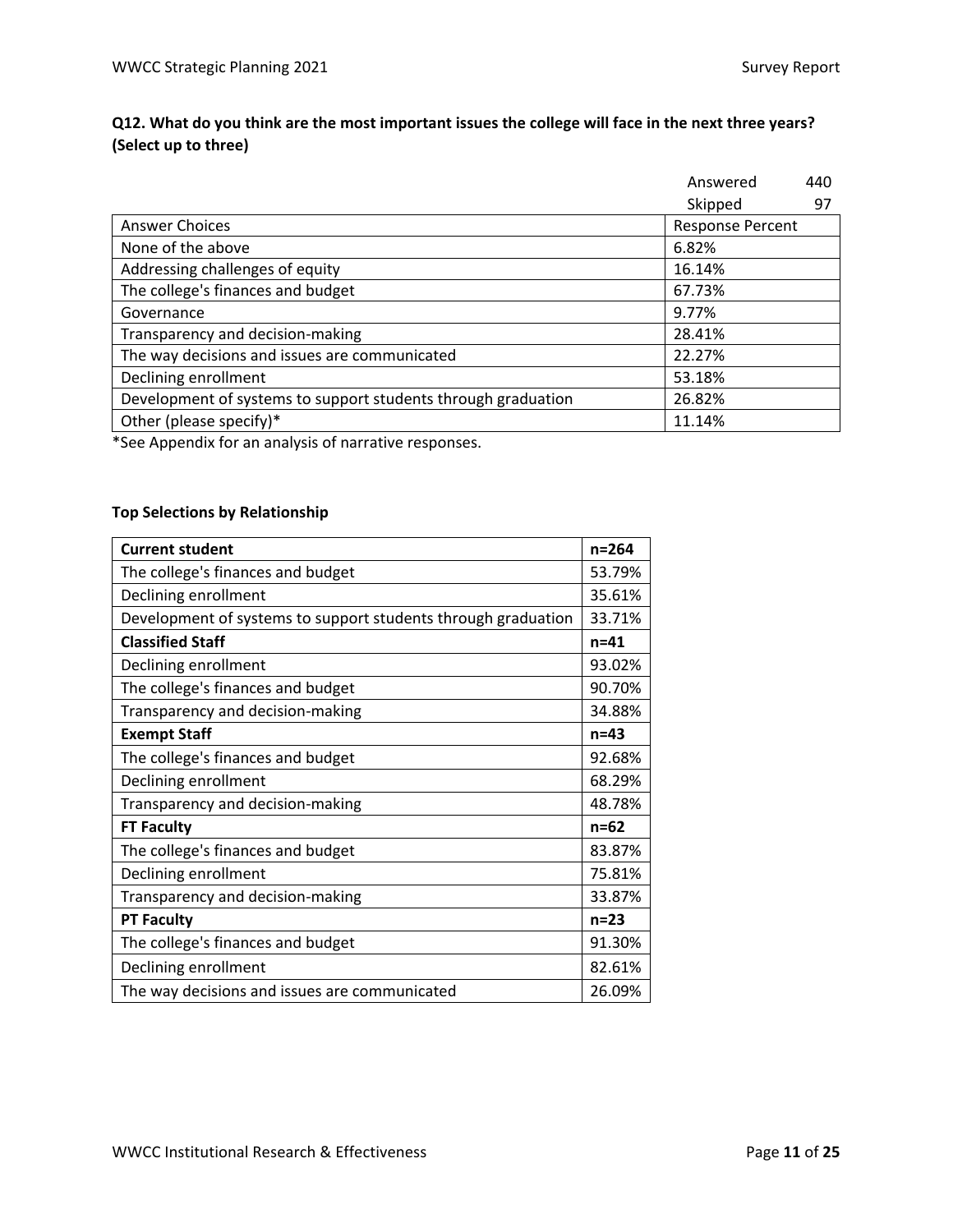## **Q13. What are the most concerning personal issues for you at this moment? (Select up to three)**

|                                                       | Answered                | 440 |
|-------------------------------------------------------|-------------------------|-----|
|                                                       | Skipped                 | 97  |
| Answer Choices                                        | <b>Response Percent</b> |     |
| None of the above                                     | 11.14%                  |     |
| Being treated fairly                                  | 17.27%                  |     |
| Your finances                                         | 53.41%                  |     |
| Job security                                          | 32.73%                  |     |
| Physical safety                                       | 6.36%                   |     |
| The quality of your education                         | 20.45%                  |     |
| Your ability to progress in your studies and graduate | 30.45%                  |     |
| Access to childcare                                   | 4.09%                   |     |
| Mental and/or emotional health                        | 39.77%                  |     |
| Access to food or housing                             | 3.86%                   |     |
| Other (please specify)*                               | 9.09%                   |     |

\*See Appendix for an analysis of narrative responses.

| <b>Current student</b>                                | $n = 268$ |
|-------------------------------------------------------|-----------|
| Your finances                                         | 63.43%    |
| Your ability to progress in your studies and graduate | 49.25%    |
| Mental and/emotional health                           | 45.15%    |
| <b>Classified Staff</b>                               | $n=41$    |
| Job security                                          | 60.98%    |
| Mental and/or emotional health                        | 36.59%    |
| Being treated fairly                                  | 31.71%    |
| <b>Your finances</b>                                  | 31.71%    |
| <b>Exempt Staff</b>                                   | $n=40$    |
| Job security                                          | 60.00%    |
| Mental and/or emotional health                        | 40.00%    |
| Being treated fairly                                  | 35.00%    |
| <b>FT Faculty</b>                                     | $n=62$    |
| Job security                                          | 46.77%    |
| <b>Your finances</b>                                  | 35.48%    |
| Being treated fairly                                  | 29.03%    |
| <b>PT Faculty</b>                                     | $n=23$    |
| Job security                                          | 82.61%    |
| Your finances                                         | 60.87%    |
| Mental and/or emotional health                        | 39.13%    |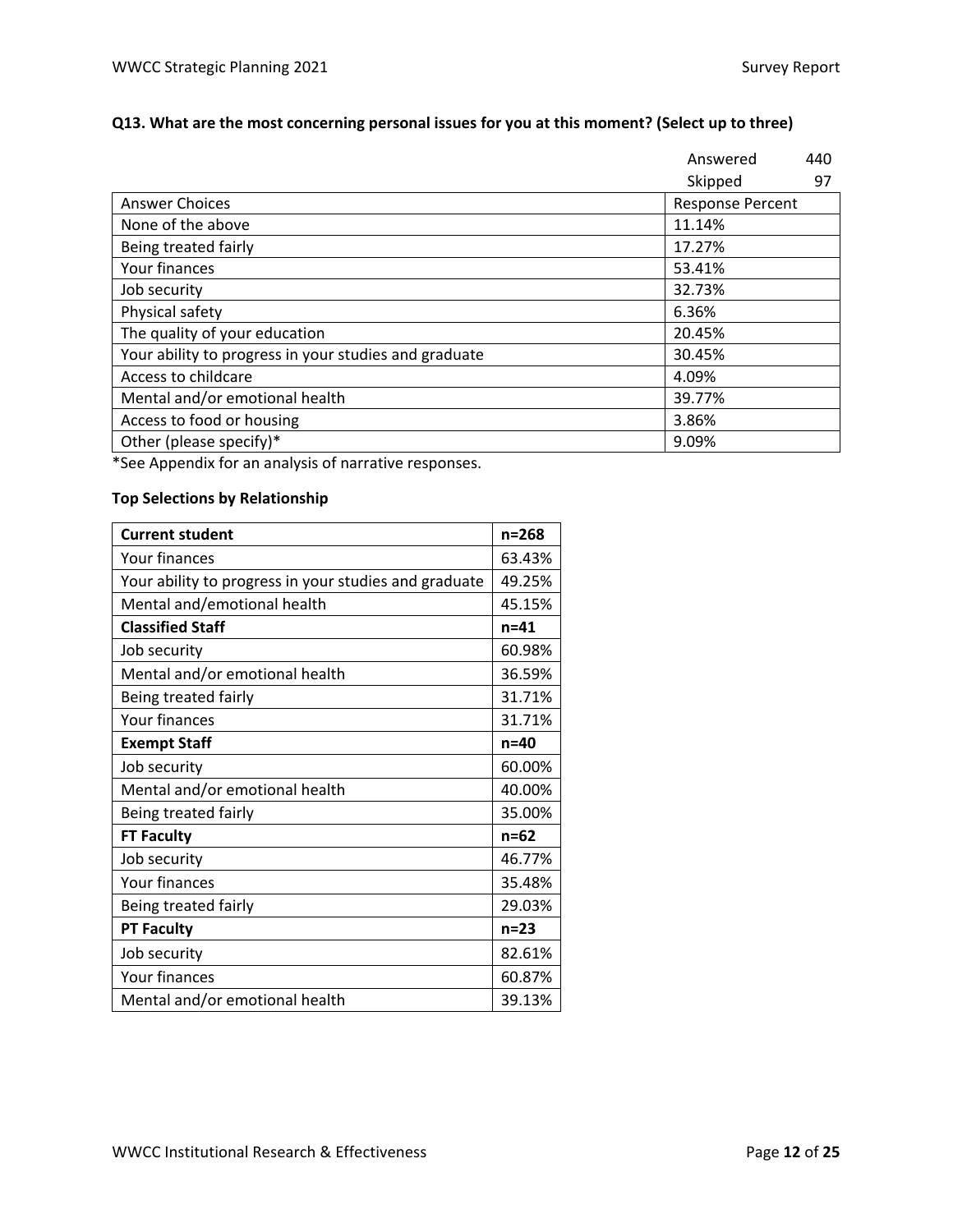#### **Q14. Please use the space below to say anything else about your concerns you'd like us to know.**

|                                                      | Answered | 202 |
|------------------------------------------------------|----------|-----|
|                                                      | Skipped  | 335 |
| See Appendix for an analysis of narrative responses. |          |     |

#### **Q15. What do you think the college should prioritize during its strategic planning?**

|                                                      | Answered | 316 |
|------------------------------------------------------|----------|-----|
|                                                      | Skipped  | 221 |
| See Appendix for an analysis of narrative responses. |          |     |

#### **Q16. What about the college do you value or gives you pride? (check all that apply)**

|                                                                | Answered                | 438 |
|----------------------------------------------------------------|-------------------------|-----|
|                                                                | Skipped                 | 99  |
| <b>Answer Choices</b>                                          | <b>Response Percent</b> |     |
| None of the above                                              | 3.65%                   |     |
| Quality of instruction                                         | 58.9%                   |     |
| Your interactions with others at the college                   | 35.16%                  |     |
| Student outreach and recruitment                               | 14.61%                  |     |
| Use of college resources (money, staff time, facilities, etc.) | 13.93%                  |     |
| Decision-making by college leadership                          | 7.99%                   |     |
| The way decisions and issues are communicated                  | 10.5%                   |     |
| Student supports (advising, financial aid, etc.)               | 44.06%                  |     |
| Student life (clubs, activities, etc.)                         | 17.35%                  |     |
| Career counseling                                              | 13.93%                  |     |
| <b>Tutoring</b>                                                | 23.29%                  |     |
| Access to childcare                                            | 4.57%                   |     |
| Computers and Internet                                         | 13.01%                  |     |
| Sense of mission                                               | 24.43%                  |     |
| Preparing our students for employment or further education     | 40.41%                  |     |
| A feeling of belonging                                         | 29.68%                  |     |
| Other (please specify)*                                        | 5.94%                   |     |

\*See Appendix for an analysis of narrative responses.

| <b>Current student</b>                                     | $n = 265$ |
|------------------------------------------------------------|-----------|
| Quality of instruction                                     | 55.09%    |
| Student supports (advising, financial aid, etc.)           | 49.06%    |
| Preparing our students for employment or further education | 32.08%    |
| <b>Classified Staff</b>                                    | $n = 40$  |
| Your interactions with others at the college               | 52.50%    |
| Quality of instruction                                     | 35.00%    |
| Sense of mission                                           | 32.50%    |
| <b>Exempt Staff</b>                                        | $n=43$    |
| Quality of instruction                                     | 69.77%    |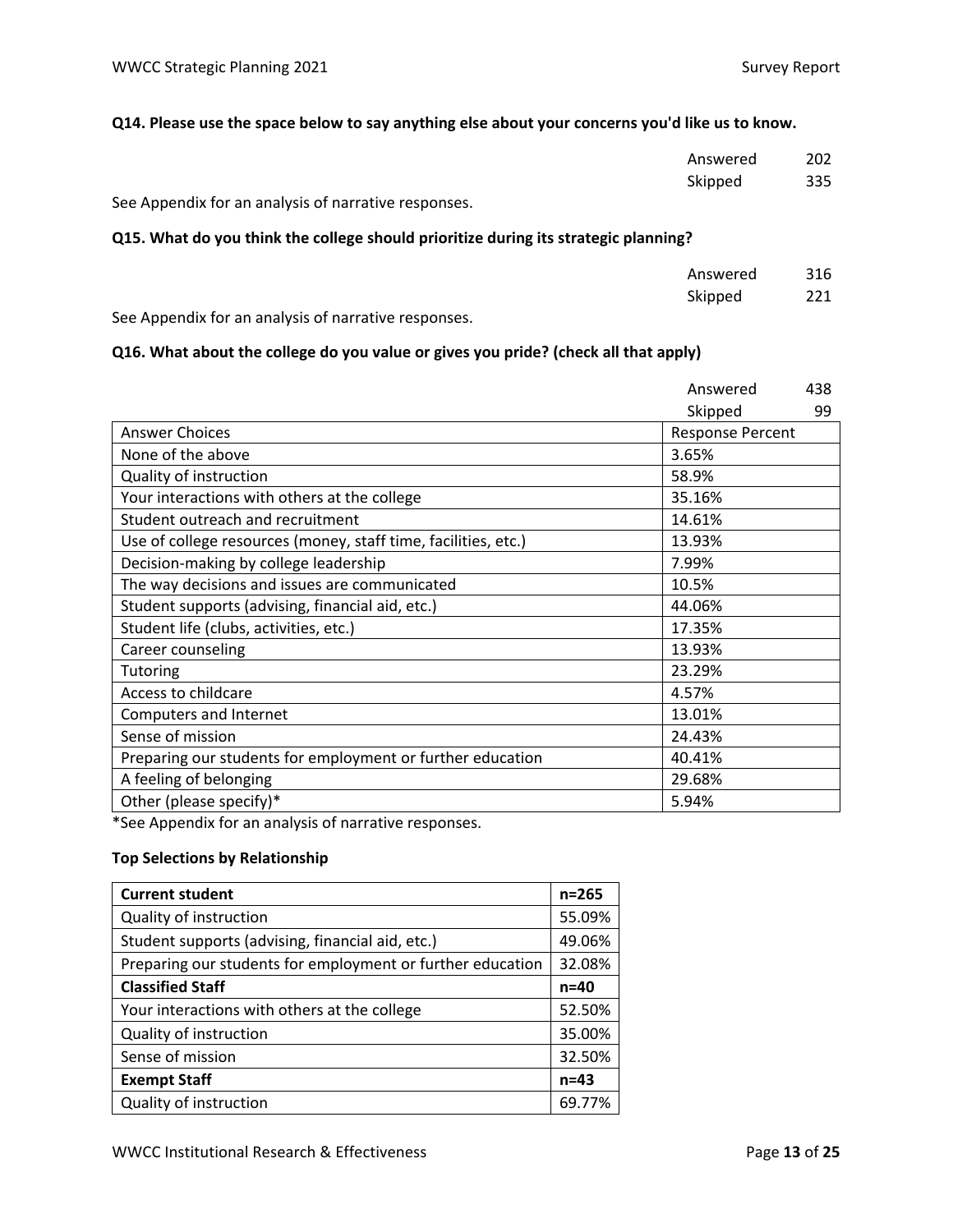| Preparing our students for employment or further education | 60.47%    |
|------------------------------------------------------------|-----------|
| Student supports (advising, financial aid, etc.)           | 48.84%    |
| <b>FT Faculty</b>                                          | n=61      |
| Quality of instruction                                     | 83.61%    |
| Preparing our students for employment or further education | 59.02%    |
| A feeling of belonging                                     | 37.30%    |
| <b>PT Faculty</b>                                          | $n=23$    |
| Preparing our students for employment or further education | 69.57%    |
| Quality of instruction                                     | 60.87%    |
| Your interactions with others at the college               | 56.52%    |
| <b>Current student</b>                                     | $n = 265$ |

## **Q17. Please use the space below to say anything else about value and pride you'd like us to know.**

| Answered | 154 |
|----------|-----|
| Skipped  | 383 |

See Appendix for an analysis of narrative responses.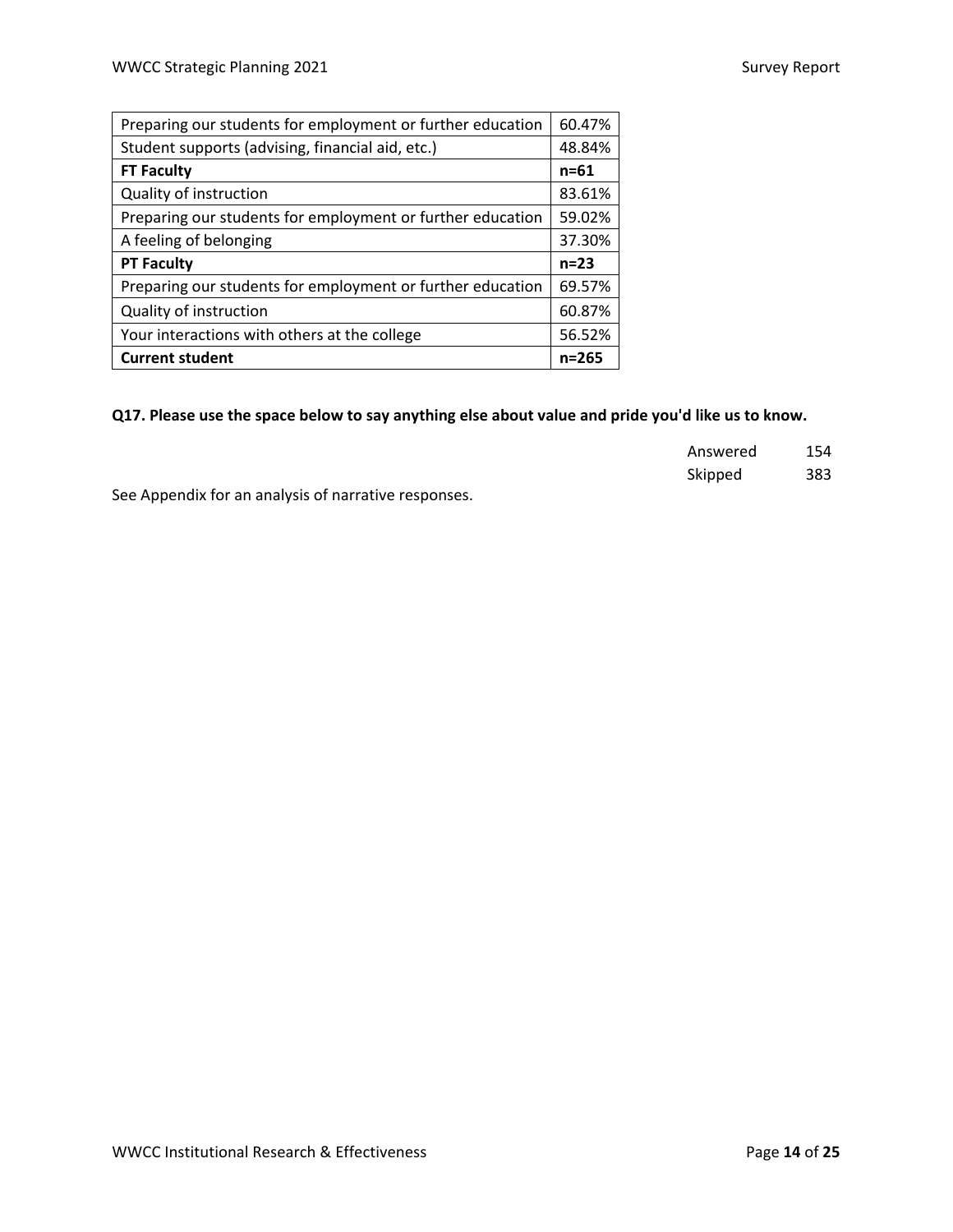## Demographic Questions

Rates here may differ from those listed earlier in the Introduction as the rates here reflect only those respondents to answer the question, whereas the sample demographics in the Introduction used to compare to populations were recalculated to reflect all survey takers.

#### **Q18. Which term best describes you?**

|                       | Answered                | 428 |
|-----------------------|-------------------------|-----|
|                       | Skipped                 | 109 |
| <b>Answer Choices</b> | <b>Response Percent</b> |     |
| Female                | 63.55%                  |     |
| Male                  | 27.34%                  |     |
| Gender nonbinary      | 0.7%                    |     |
| Other                 | 0.47%                   |     |
| I prefer not to say   | 7.94%                   |     |

#### **Q19. Are you of Hispanic, Latinx, or Spanish origin?**

|                       | Answered                | 429 |
|-----------------------|-------------------------|-----|
|                       | Skipped                 | 108 |
| <b>Answer Choices</b> | <b>Response Percent</b> |     |
| Yes                   | 15.62%                  |     |
| No                    | 74.83%                  |     |
| I prefer not to say   | 9.56%                   |     |

#### **Q20. How would you describe yourself? (check all that apply)**

|                                                          | Answered                | 428 |
|----------------------------------------------------------|-------------------------|-----|
|                                                          | Skipped                 | 109 |
| Answer Choices                                           | <b>Response Percent</b> |     |
| None of the above                                        | 5.84%                   |     |
| African American or Black                                | 1.4%                    |     |
| Asian                                                    | 1.64%                   |     |
| Native American (e.g., American Indian or Alaska Native) | 2.8%                    |     |
| Pacific Islander or Native Hawai'ian                     | 1.17%                   |     |
| White or Caucasian                                       | 75.23%                  |     |
| prefer not to say                                        | 10.75%                  |     |
| Other (please specify)                                   | 6.07%                   |     |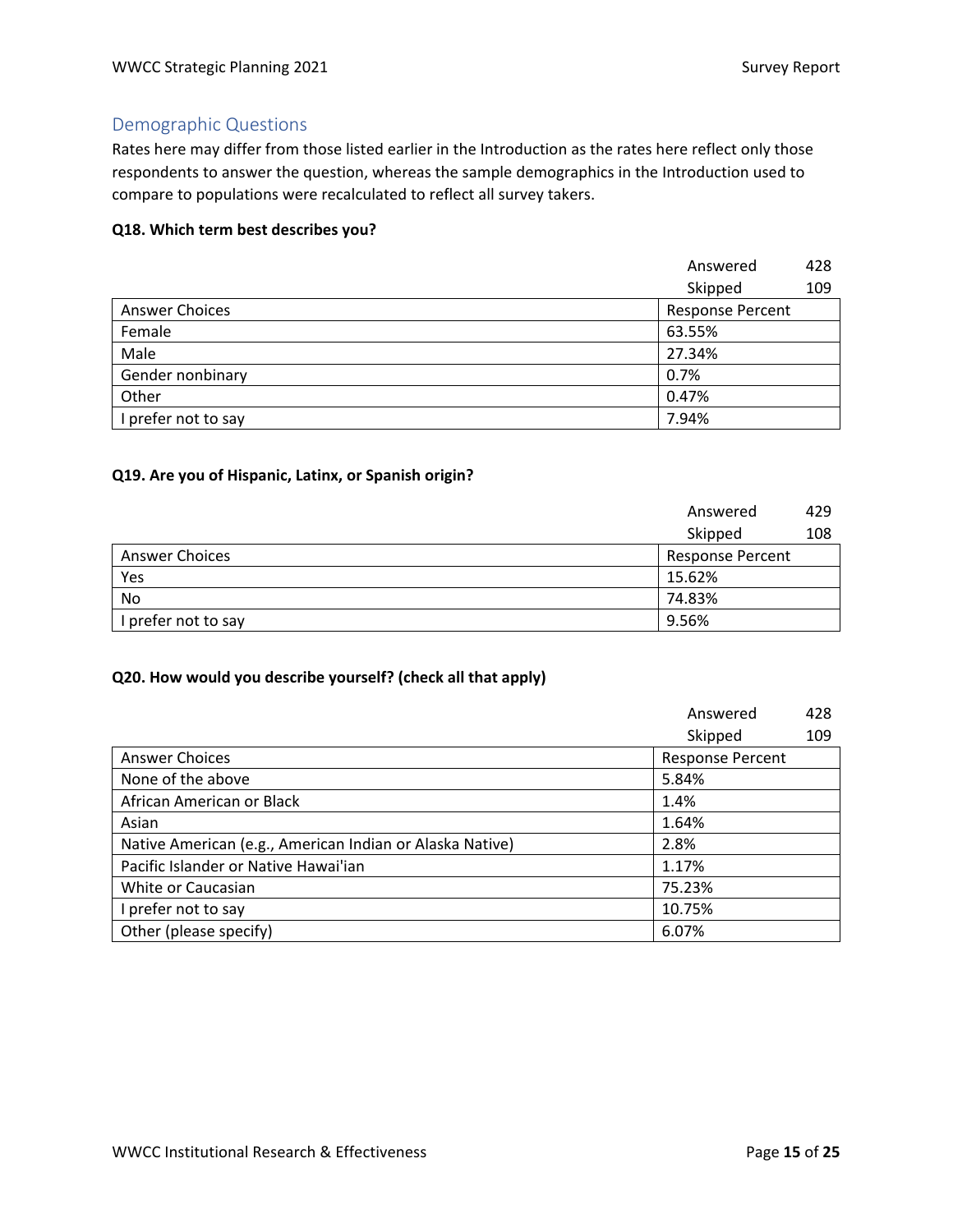# **Q21. In which age group do you fall?[2](#page-15-0)**

|                       | Answered                | 431 |
|-----------------------|-------------------------|-----|
|                       | Skipped                 | 106 |
| <b>Answer Choices</b> | <b>Response Percent</b> |     |
| Under 20              | 16.47%                  |     |
| $20 - 24$             | 15.78%                  |     |
| $25 - 29$             | 7.19%                   |     |
| 30-34                 | 8.58%                   |     |
| 35-39                 | 6.73%                   |     |
| 40-44                 | 6.03%                   |     |
| 45-54                 | 12.53%                  |     |
| 55-54                 | 2.78%                   |     |
| 55-59                 | 5.8%                    |     |
| 60-64                 | 5.8%                    |     |
| 65 and above          | 2.55%                   |     |
| I prefer not to say   | 9.74%                   |     |

<span id="page-15-0"></span><sup>&</sup>lt;sup>2</sup> A typographical error in the age categories may have created confusion for some respondents. The options included 45-54 and 55-54 instead of 45-49 and 50-54. As a results, age comparisons were restricted to under 20, 20-44, and 45 and above.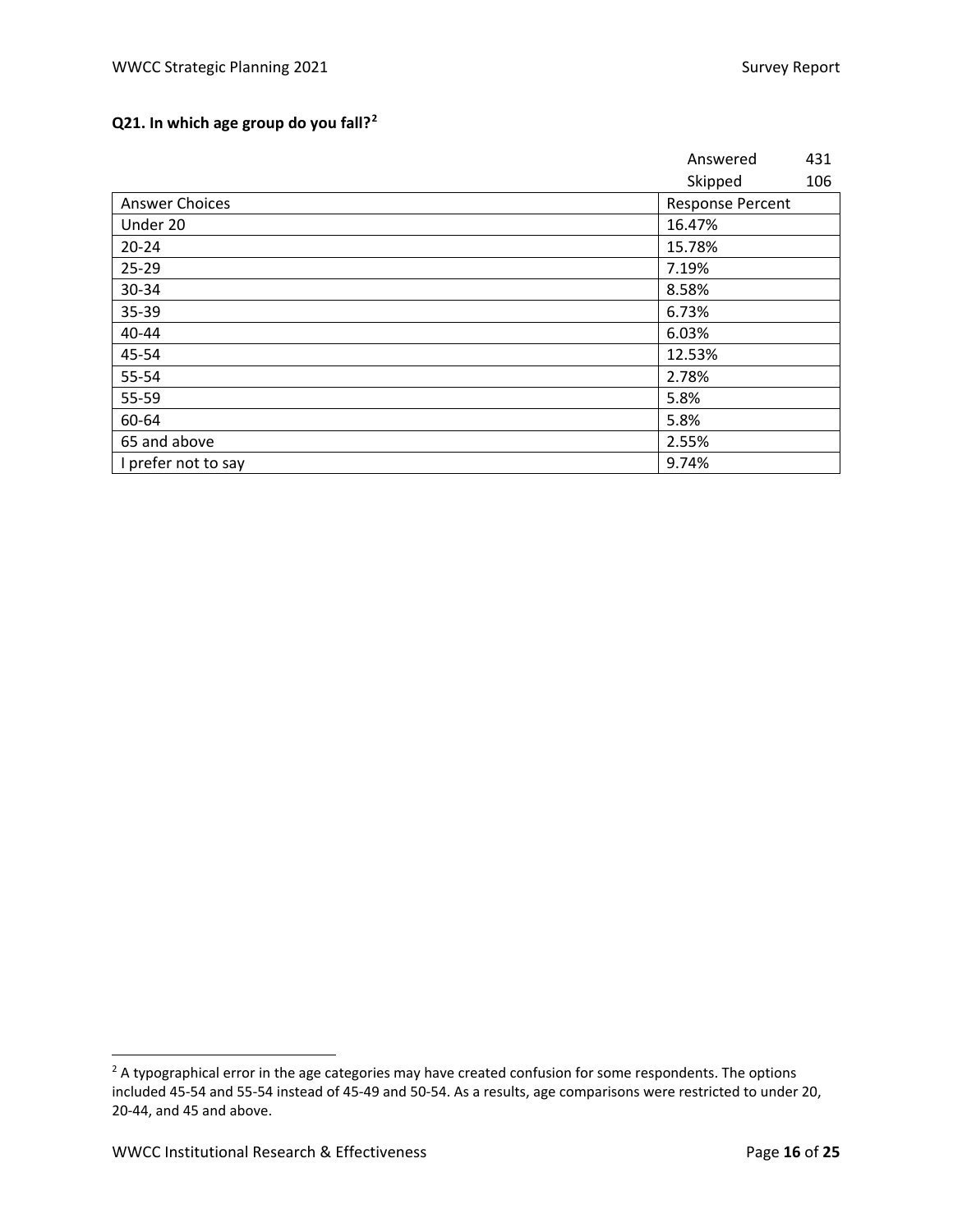# Appendix

## About Analyzing Narrative Comments

Conducting a survey of the campus is a snapshot in time. It allows the campus to see what people are thinking about. That's what this overall survey process provides. Within the survey, we've asked people to include narrative comments that will help generate a fuller picture.

One strength of people adding narrative comments as they respond to a survey is that these comments can allow for additional topics and themes to emerge from the data. Each person responding has a unique experience that's shared in the survey. The narrative comments can amplify and help to clarify their numerical responses. Therefore, because narrative comments allow for varied and unique replies, it's important to understand what looking at them can provide – and what these comments don't provide.

The narrative responses below are categorized into themes and trends that emerged from what people wrote. Because there are hundreds of comments, it's impractical to include each one, and the value of doing so isn't clear. Comments provide insight into the thoughts of people within the campus community, but it is by grouping them thematically that their true value manifests. By looking at the themes that emerge from those thoughts, it's possible to see what ideas need to be paid attention. It's helpful to see, for example, within all of the narrative comments, how much people are thinking about the theme of "communications" and the theme of "enrollment and recruitment."

As the strategic planning process progresses, it's helpful to know that these themes exist within the college. If you think of the strategic planning process as a continuing improvement cycle where you're constantly examining what and how the college is doing, these narrative themes are even more important. As the college moves beyond the data collection and goals & outcomes phases of the process (phases one and two), these themes will be vital in having conversations about the strategic action planning process (phase three) that continues the continuous improvement cycle.

The pages that follow have a table for each question. Each table identifies the responses by categories of respondent. To account for small numbers, exempt and classified staff have been grouped as "Staff," while full-time and part-time faculty have been grouped as "Faculty."

A Note About Counts (n): Counts are of those to comment, with the Grand Total representing the aggregate of groups listed, and may not match the total who responded to other parts of the question. Many comments may amount to "no comment." These have been omitted when possible.

A Note About Questions 2, 4, 5, 12, 13, and 16*:* These questions asked for narrative replies. However, for these questions, there aren't enough narrative responses in any respondent category and that suggest a coherent theme for analysis. In reviewing those responses, though, there weren't any unique potential themes that aren't expressed in other narrative responses.

A Note About "Personal Statements": There are times when a response is about the personal experience of the respondent. Some of these statements name specific people on campus, and some are individualized and apply only to the respondent. Rather than eliminating these statements, they are categorized as "personal statements."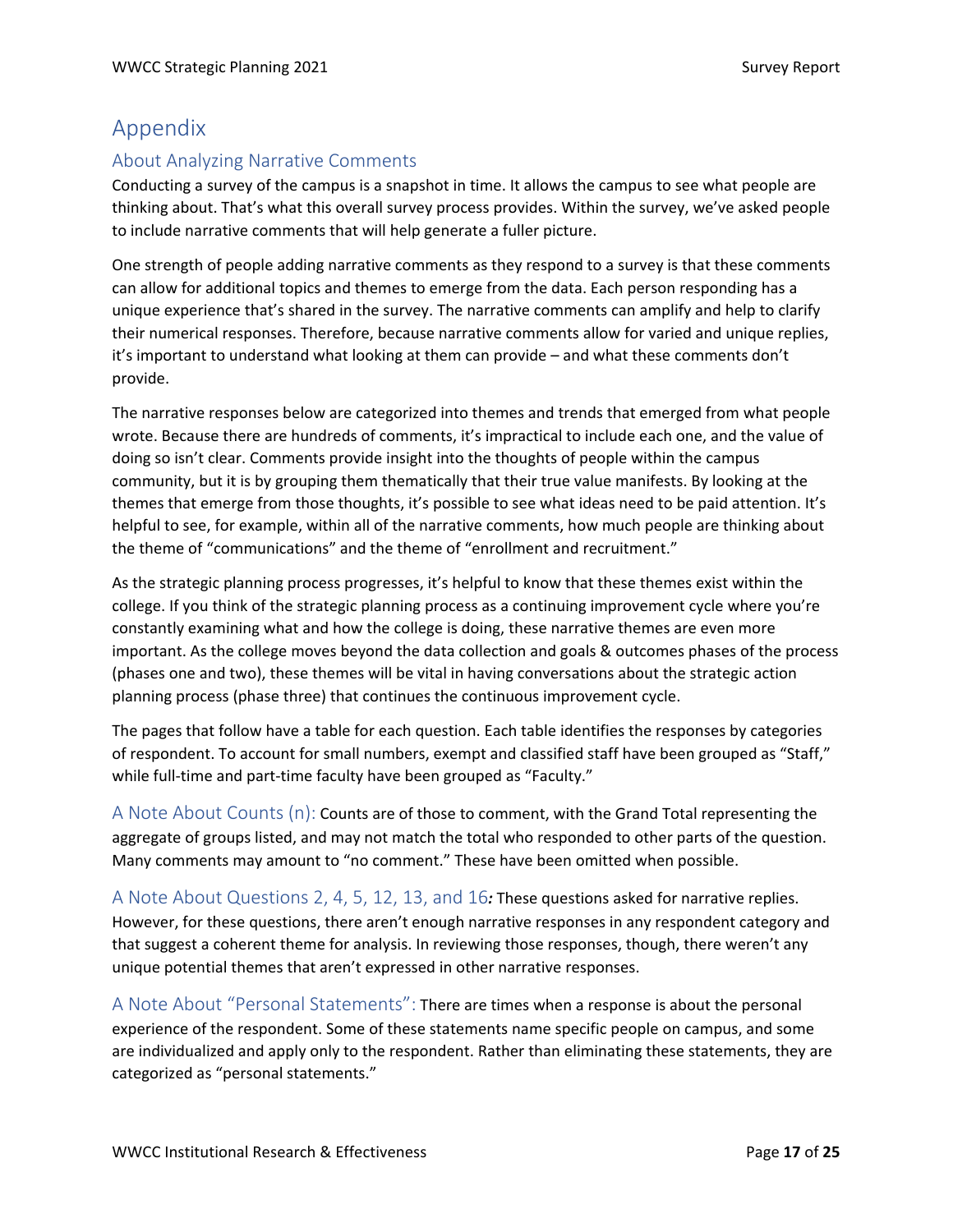**Response to Question 6:** Please describe those aspects of the college you would most like to see changed and why (can include more than what's marked above).

| <b>Emergent Themes</b>        | <b>Faculty</b> | <b>Staff</b> | <b>Student</b> | <b>Grand Total</b> |
|-------------------------------|----------------|--------------|----------------|--------------------|
| budget prioritization         | 2%             | 0%           | 0%             | 0%                 |
| communication processes       | 12%            | 23%          | 12%            | 15%                |
| community engagement          | 0%             | 5%           | 0%             | 1%                 |
| cost of attendance            | 0%             | 0%           | 3%             | 2%                 |
| course offerings              | 0%             | 0%           | 4%             | 2%                 |
| employee equity               | 2%             | 0%           | 0%             | 0%                 |
| enrollment and recruitment    | 22%            | 6%           | 4%             | 8%                 |
| equity and inclusion          | 0%             | 3%           | 1%             | 1%                 |
| facilities maintenance        | 2%             | 0%           | 0%             | 0%                 |
| hiring processes              | 2%             | 6%           | 0%             | 2%                 |
| impacts of online instruction | 2%             | 0%           | 15%            | 8%                 |
| Instruction                   | 8%             | 5%           | 8%             | 7%                 |
| internal community building   | 0%             | 2%           | 11%            | 7%                 |
| IT services                   | 2%             | 3%           | 2%             | 2%                 |
| organizational priorities     | 7%             | 9%           | 1%             | 4%                 |
| organizational structure      | 0%             | 20%          | 1%             | 6%                 |
| personal statement            | 8%             | 2%           | 5%             | 5%                 |
| resource allocation           | 2%             | 3%           | 5%             | 4%                 |
| salaries                      | 2%             | 0%           | 0%             | 0%                 |
| student support               | 25%            | 11%          | 24%            | 21%                |
| web site improvement          | 2%             | 0%           | 0%             | 0%                 |
| workload                      | 2%             | 0%           | 0%             | 0%                 |
| reviews of programs           | 0%             | 3%           | 3%             | 2%                 |
| <b>Grand Total</b>            | 100%           | 100%         | 100%           | 100%               |
|                               | $n=59$         | $n=65$       | $n = 148$      | $n = 272$          |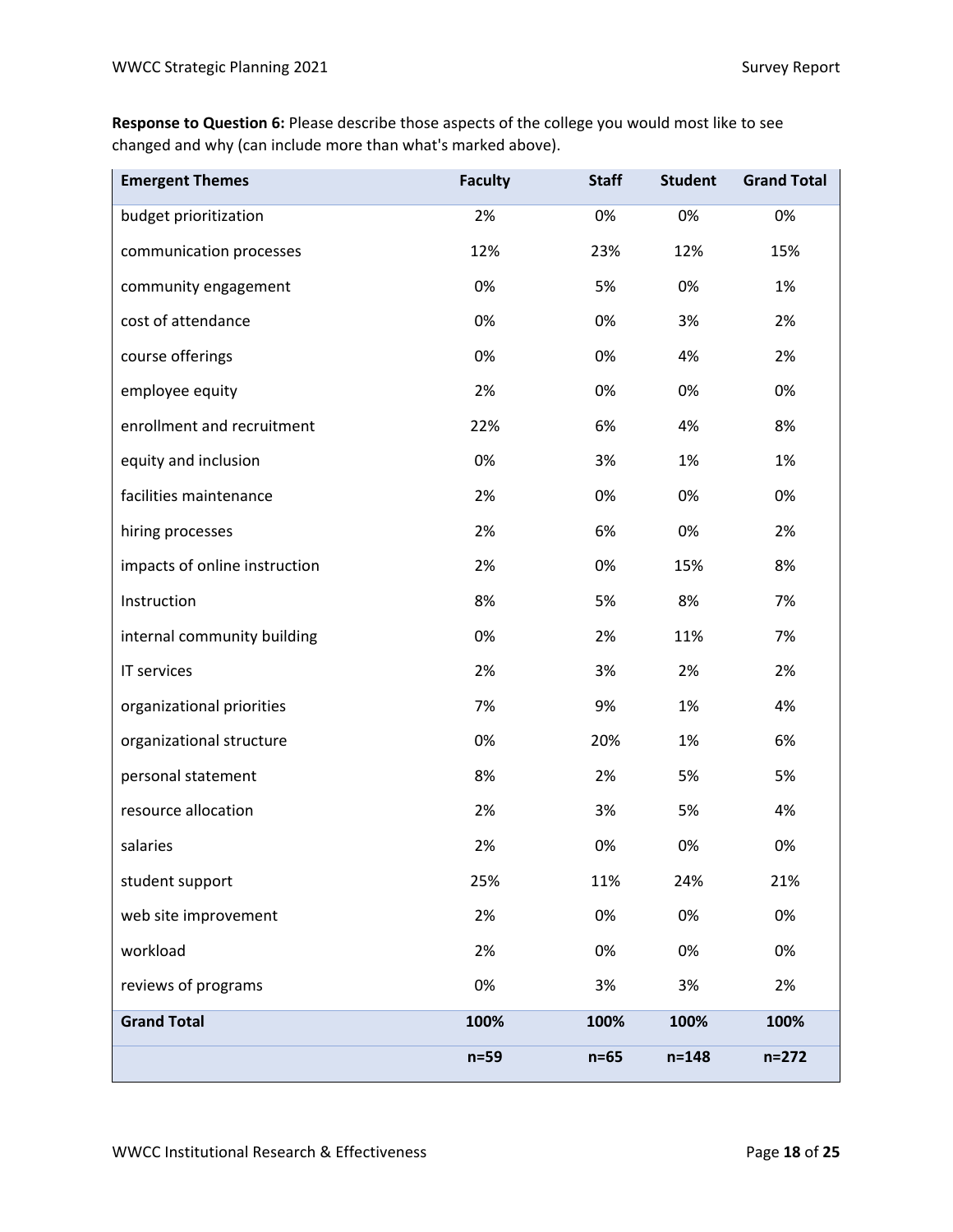**Response to Question 10:** Is there anything about interactions you've had with people at the college you'd like us to know?

| <b>Overall Responses</b> | <b>Faculty</b> | <b>Staff</b> | <b>Student</b> | <b>Grand Total</b> |
|--------------------------|----------------|--------------|----------------|--------------------|
| concern expressed        | 78%            | 85%          | 39%            | 58%                |
| positive                 | 22%            | 15%          | 61%            | 42%                |
| <b>Grand Total</b>       | 100%           | 100%         | 100%           | 100%               |
|                          | $n=32$         | $n=39$       | $n=92$         | $n = 163$          |

#### *Further Detail of Response Categories*

| <b>Emergent Themes (Q.10)</b> | <b>Faculty</b> | <b>Staff</b> | <b>Student</b> | <b>Grand Total</b> |
|-------------------------------|----------------|--------------|----------------|--------------------|
| concern expressed             | 78%            | 85%          | 39%            | 58%                |
| campus conflicts              | 16%            | 18%          | 1%             | 8%                 |
| communications                | 0%             | 3%           | 9%             | 6%                 |
| employee equity               | 3%             | 26%          | 0%             | 7%                 |
| equity and inclusion          | 3%             | 3%           | 1%             | 2%                 |
| exhaustion                    | 3%             | 0%           | 0%             | 1%                 |
| faculty interactions          | 0%             | 0%           | 5%             | 3%                 |
| health and safety             | 3%             | 0%           | 0%             | 1%                 |
| impacts of online             | 3%             | 0%           | 5%             | 4%                 |
| instructional practices       | 3%             | 0%           | 0%             | 1%                 |
| interactions with some        | 6%             | 0%           | 0%             | 1%                 |
| internal community building   | 6%             | 3%           | 0%             | 2%                 |
| job security                  | 6%             | 0%           | 0%             | 1%                 |
| organizational structure      | 9%             | 21%          | 0%             | 7%                 |
| personal statement            | 6%             | 5%           | 8%             | 7%                 |
| perspective not valued        | 6%             | 0%           | 0%             | 1%                 |
| student services              | 3%             | 8%           | 10%            | 8%                 |
| positive                      | 22%            | 15%          | 61%            | 42%                |
| college leadership            | 0%             | 3%           | 0%             | 1%                 |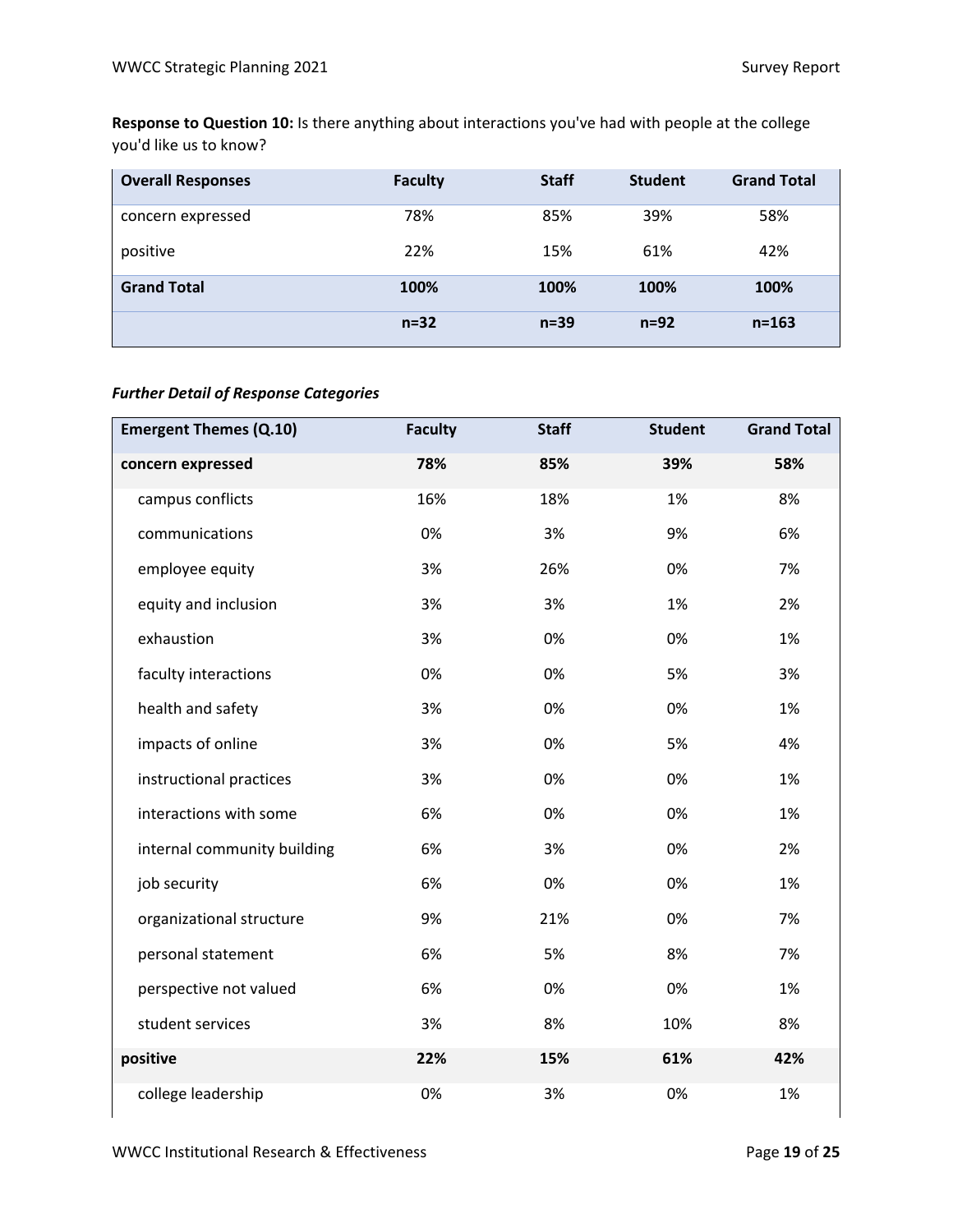| <b>Emergent Themes (Q.10)</b>  | <b>Faculty</b> | <b>Staff</b> | <b>Student</b> | <b>Grand Total</b> |
|--------------------------------|----------------|--------------|----------------|--------------------|
| communications                 | 0%             | 0%           | 1%             | 1%                 |
| everyone                       | 6%             | 5%           | 21%            | 14%                |
| faculty                        | 0%             | 0%           | 1%             | 1%                 |
| faculty interactions           | 0%             | 0%           | 14%            | 8%                 |
| internal community building    | 6%             | 8%           | 0%             | 3%                 |
| IT services                    | 3%             | 0%           | 1%             | 1%                 |
| most interactions are positive | 0%             | 0%           | 2%             | 1%                 |
| staff                          | 3%             | 0%           | 0%             | 1%                 |
| student services               | 3%             | 0%           | 21%            | 12%                |
| <b>Grand Total</b>             | 100%           | 100%         | 100%           | 100%               |
|                                | $n=32$         | $n=39$       | $n=92$         | $n = 163$          |

**Response to Question 11:** Would you recommend WWCC as a place to work or go to school? Why?

The narrative responses to this question are organized by the relationship of the respondent to the college and further distinguished by how they answered the question("yes," "no", or "I'm not sure").

| Themes by answer according to relationship | Percentage of response |
|--------------------------------------------|------------------------|
| Faculty (n=30)                             | 100%                   |
| I'm not sure                               | 23%                    |
| budget prioritization                      | 3%                     |
| employee equity                            | 3%                     |
| Instruction                                | 3%                     |
| not being valued                           | 3%                     |
| salaries                                   | 3%                     |
| staff turnover                             | 3%                     |
| support for doing work                     | 3%                     |
| No                                         | 10%                    |
| employee equity                            | 7%                     |
| internal relations                         | 3%                     |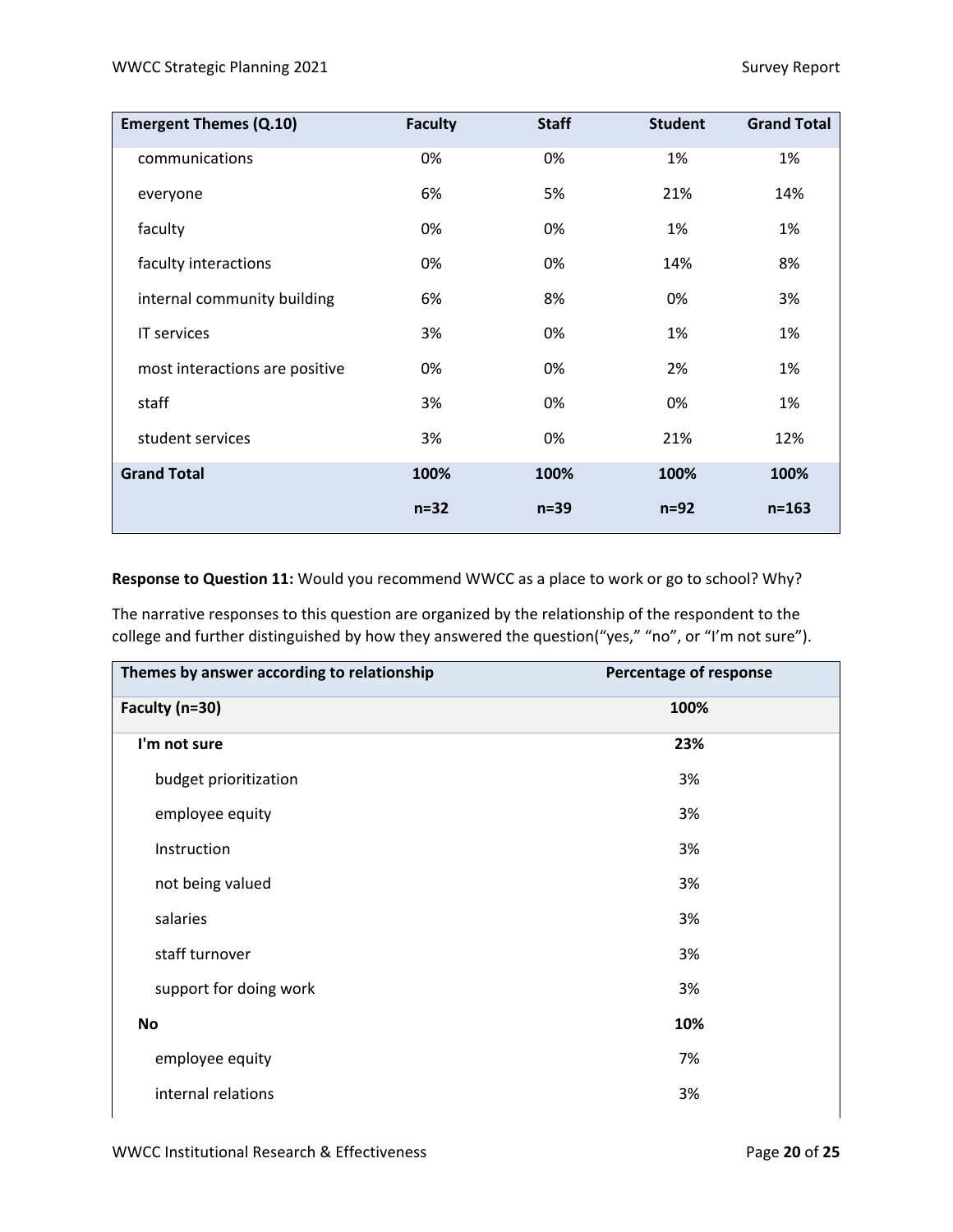| Yes                         | 67%  |
|-----------------------------|------|
| community engagement        | 3%   |
| Instruction                 | 20%  |
| internal community building | 20%  |
| opportunity for growth      | 3%   |
| student support             | 13%  |
| Students                    | 7%   |
| <b>Staff (n=38)</b>         | 100% |
| I'm not sure                | 24%  |
| employee equity             | 5%   |
| impact of online            | 3%   |
| morale                      | 3%   |
| not being valued            | 3%   |
| personal statement          | 5%   |
| Programs                    | 3%   |
| Students                    | 3%   |
| <b>No</b>                   | 11%  |
| failure of leadership       | 3%   |
| internal relations          | 3%   |
| leadership                  | 3%   |
| resource allocation         | 3%   |
| Yes                         | 66%  |
| community engagement        | 3%   |
| cost of attendance          | 3%   |
| Instruction                 | 13%  |
| internal community building | 24%  |
| leadership                  | 3%   |
| personal statement          | 8%   |
|                             |      |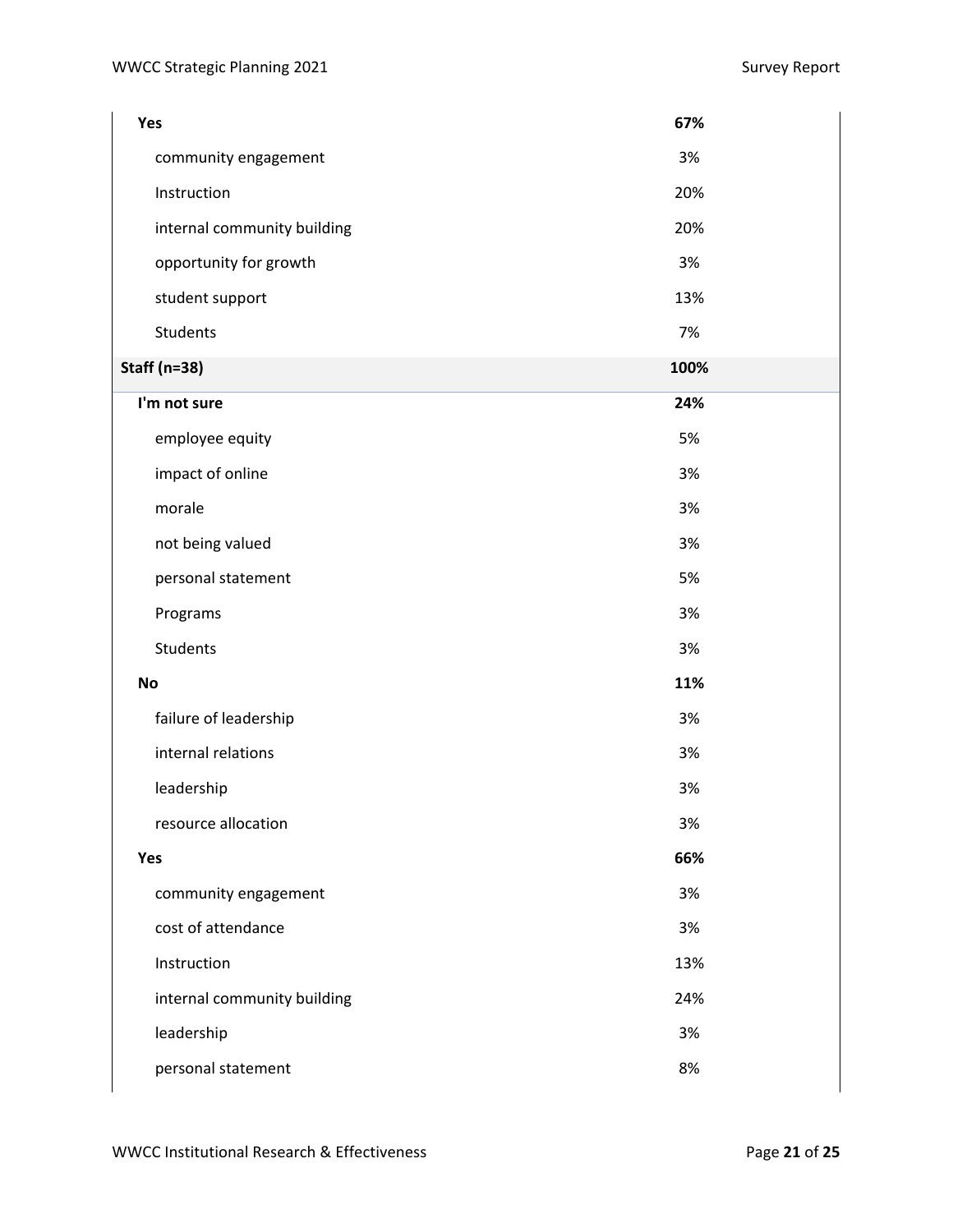| student support             | 13%       |
|-----------------------------|-----------|
| Student (n=90)              | 100%      |
| I'm not sure                | 3%        |
| communications              | 1%        |
| programs                    | 1%        |
| student support             | 1%        |
| <b>No</b>                   | 2%        |
| programs                    | 1%        |
| student support             | 1%        |
| Yes                         | 94%       |
| community engagement        | 1%        |
| cost of attendance          | 9%        |
| equity and inclusion        | 1%        |
| fair decision making        | 1%        |
| impact of online            | 1%        |
| Instruction                 | 29%       |
| internal community building | 22%       |
| personal statement          | 1%        |
| preparation for future      | 9%        |
| programs                    | 6%        |
| student activities          | 1%        |
| student support             | 13%       |
| <b>Grand Total</b>          | $n = 158$ |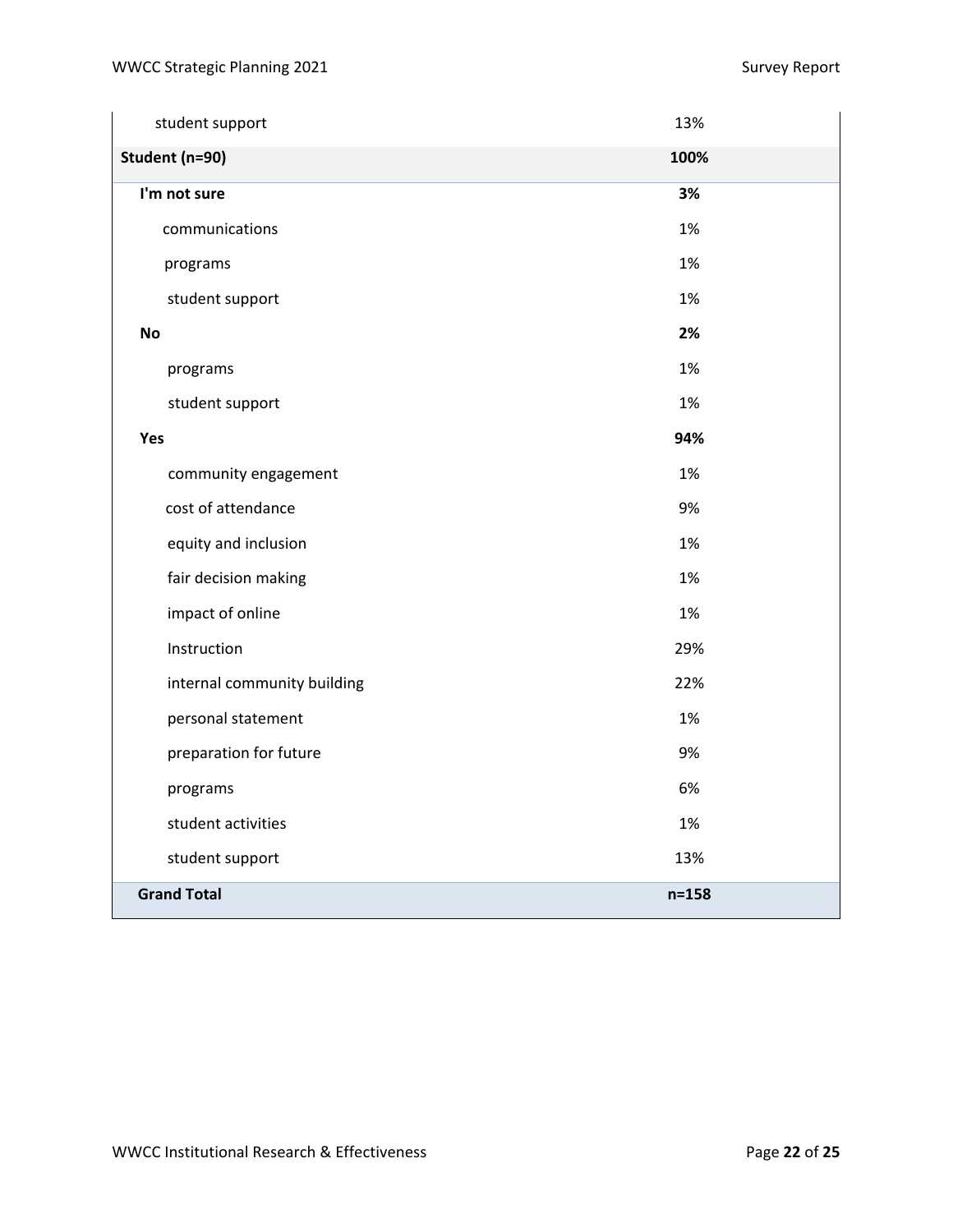**Response to Question 14:** Please use the space below to say anything else about your concerns you'd like us to know.

| <b>Emergent Themes</b>                 | <b>Faculty</b> | <b>Staff</b> | <b>Student</b> | <b>Grand Total</b> |
|----------------------------------------|----------------|--------------|----------------|--------------------|
| communications                         | 0%             | 4%           | 2%             | 2%                 |
| community engagement                   | 0%             | 4%           | 0%             | 1%                 |
| cost                                   | 0%             | 0%           | 18%            | 9%                 |
| employee equity                        | 4%             | 8%           | 0%             | 3%                 |
| enrollment and recruitment             | 4%             | 0%           | 0%             | 1%                 |
| equity and inclusion                   | 4%             | 4%           | 4%             | 4%                 |
| ergonomics                             | 0%             | 4%           | 0%             | 1%                 |
| health and safety                      | 4%             | 0%           | 8%             | 5%                 |
| impacts of online instruction          | 0%             | 4%           | 31%            | 17%                |
| instruction                            | 0%             | 0%           | 2%             | 1%                 |
| internal community building            | 9%             | 4%           | 0%             | 3%                 |
| <b>IT Services</b>                     | 0%             | 0%           | 2%             | 1%                 |
| job stability                          | 13%            | 4%           | 0%             | 4%                 |
| organizational priorities              | 9%             | 0%           | 2%             | 3%                 |
| organizational structure               | 0%             | 25%          | 0%             | 6%                 |
| personal statement                     | 35%            | 4%           | 18%            | 18%                |
| professional development for employees | 4%             | 13%          | 0%             | 4%                 |
| recognition of employees               | 0%             | 13%          | 0%             | 3%                 |
| resource allocation                    | 0%             | 4%           | 2%             | 2%                 |
| review of programs                     | 0%             | 0%           | 2%             | 1%                 |
| salaries                               | 9%             | 0%           | 0%             | 2%                 |
| student services                       | 4%             | 0%           | 10%            | 6%                 |
| workload equity                        | 0%             | 4%           | 0%             | 1%                 |
| <b>Grand Total</b>                     | 100%           | 100%         | 100%           | 100%               |
|                                        | $n=23$         | $n=24$       | $n=51$         | $n=98$             |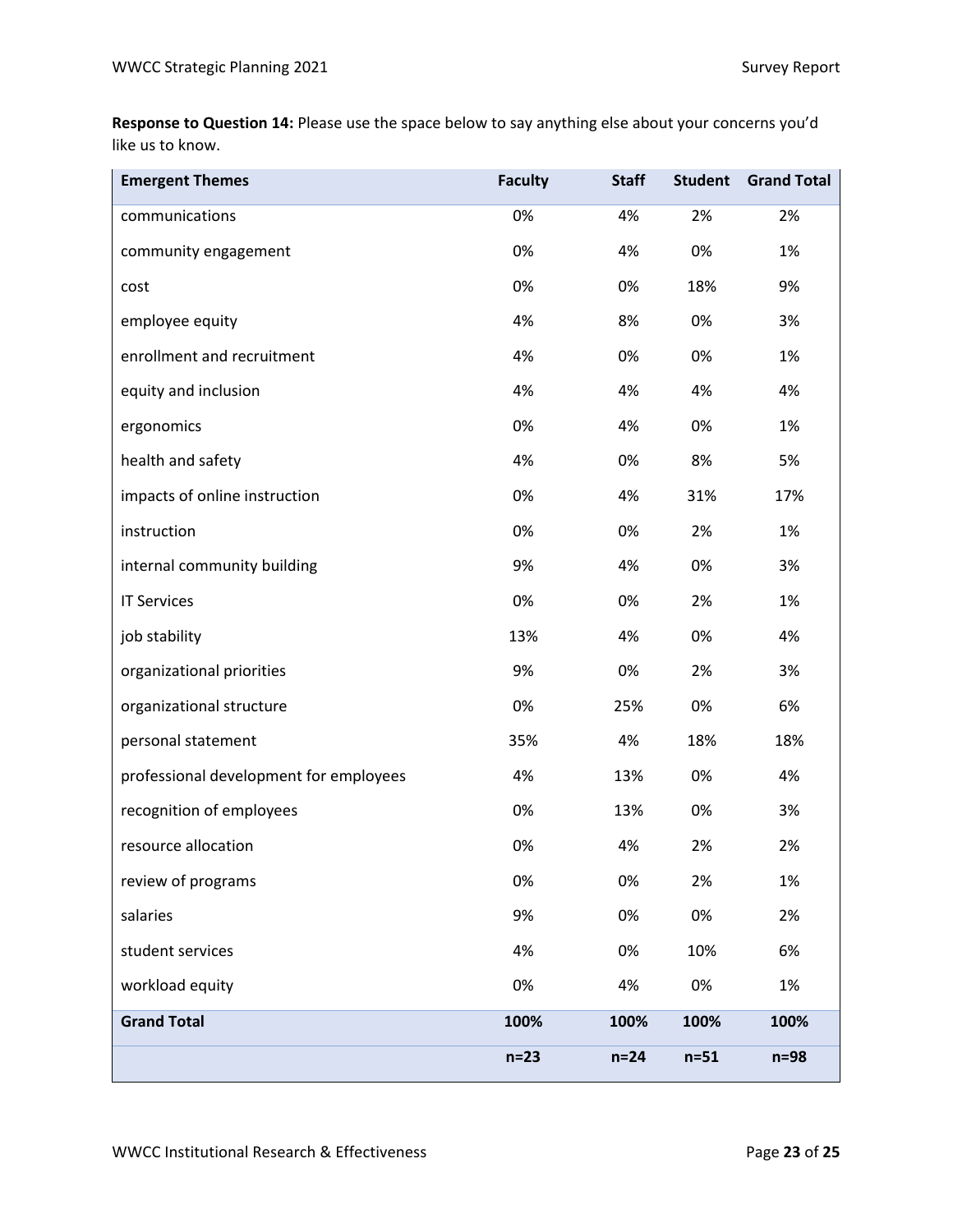**Response to Question 15:** What do you think the college should prioritize during its strategic planning?

| <b>Emergent Themes</b>        | <b>Faculty</b> | <b>Staff</b> | <b>Student</b> | <b>Grand Total</b> |
|-------------------------------|----------------|--------------|----------------|--------------------|
| budget prioritization         | 8%             | 1%           | 0%             | 3%                 |
| communications                | 2%             | 3%           | 7%             | 5%                 |
| community engagement          | 4%             | 5%           | 0%             | 3%                 |
| cost of attendance            | 0%             | 0%           | 2%             | 1%                 |
| employee support              | 0%             | 0%           | 1%             | 0%                 |
| employment stability          | 2%             | 0%           | 0%             | 1%                 |
| enrollment and recruitment    | 20%            | 18%          | 3%             | 12%                |
| environmental sustainability  | 2%             | 0%           | 0%             | 1%                 |
| equity and inclusion          | 5%             | 3%           | 1%             | 3%                 |
| facilities                    | 0%             | 0%           | 1%             | 1%                 |
| health and safety             | 4%             | 0%           | 18%            | 9%                 |
| hiring processes              | 2%             | 1%           | 0%             | 1%                 |
| impacts of online instruction | 5%             | 1%           | 16%            | 9%                 |
| instruction                   | 7%             | 2%           | 12%            | 8%                 |
| internal community building   | 2%             | 3%           | 3%             | 3%                 |
| IT services                   | 0%             | 0%           | 2%             | 1%                 |
| morale and college culture    | 2%             | 2%           | 0%             | 1%                 |
| organizational priorities     | 1%             | 6%           | 0%             | 2%                 |
| organizational structure      | 7%             | 5%           | 1%             | 4%                 |
| personal statement            | 0%             | 1%           | 0%             | 0%                 |
| resource allocation           | 5%             | 14%          | 2%             | 6%                 |
| reviews of programs           | 9%             | 12%          | 1%             | 6%                 |
| salaries                      | 1%             | 2%           | 0%             | 1%                 |
| staff development             | 0%             | 3%           | 0%             | 1%                 |
| student support               | 10%            | 15%          | 29%            | 20%                |
| workload                      | 0%             | 1%           | 0%             | 0%                 |